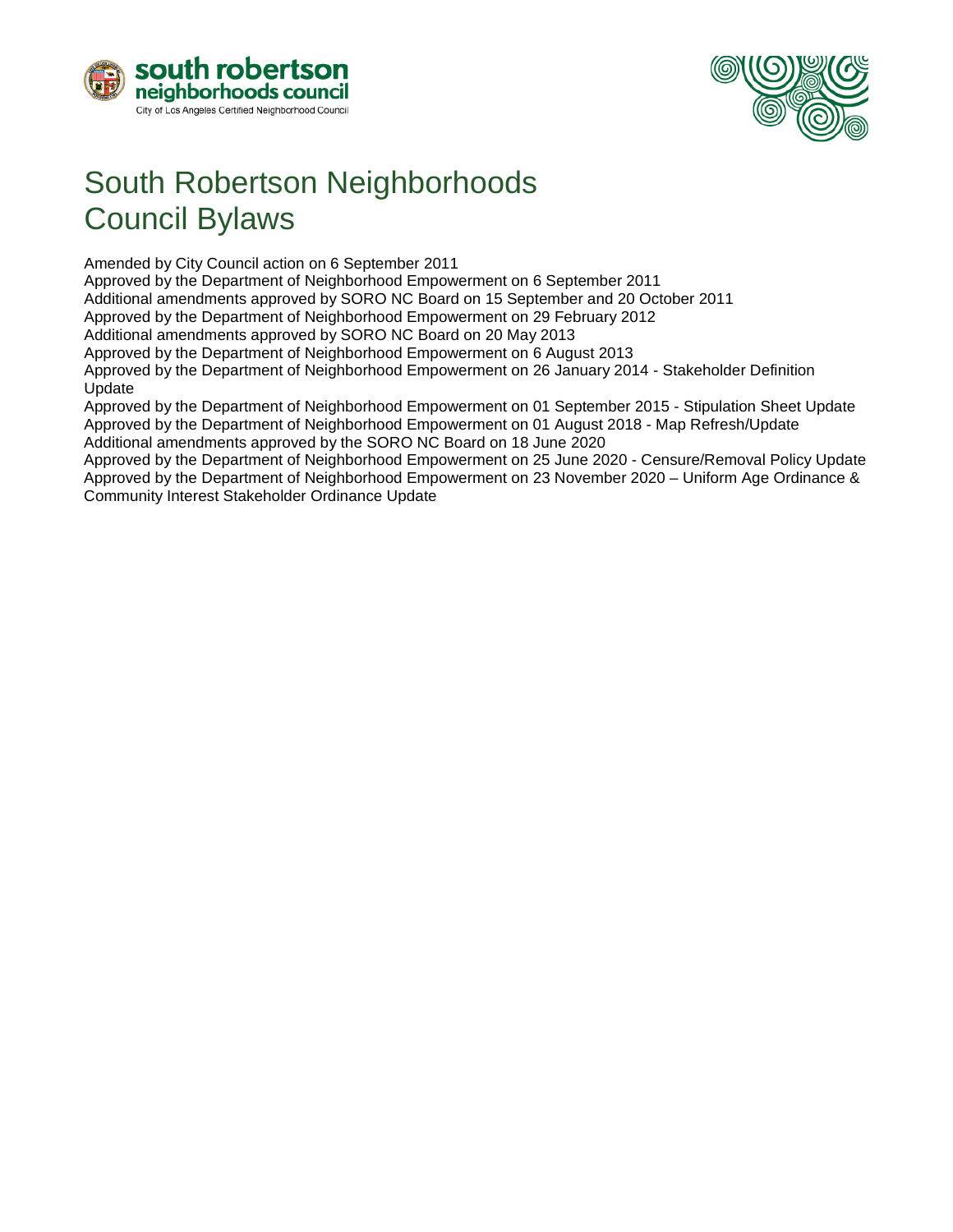



| <b>Table of Contents</b> |  |
|--------------------------|--|
|                          |  |
|                          |  |
|                          |  |
|                          |  |
|                          |  |
|                          |  |
|                          |  |
|                          |  |
|                          |  |
|                          |  |
|                          |  |
|                          |  |
|                          |  |
|                          |  |
|                          |  |
|                          |  |
|                          |  |
|                          |  |
|                          |  |
|                          |  |
|                          |  |
|                          |  |
|                          |  |
|                          |  |
|                          |  |
|                          |  |
|                          |  |
|                          |  |
|                          |  |
|                          |  |
|                          |  |
|                          |  |
|                          |  |
|                          |  |
|                          |  |
|                          |  |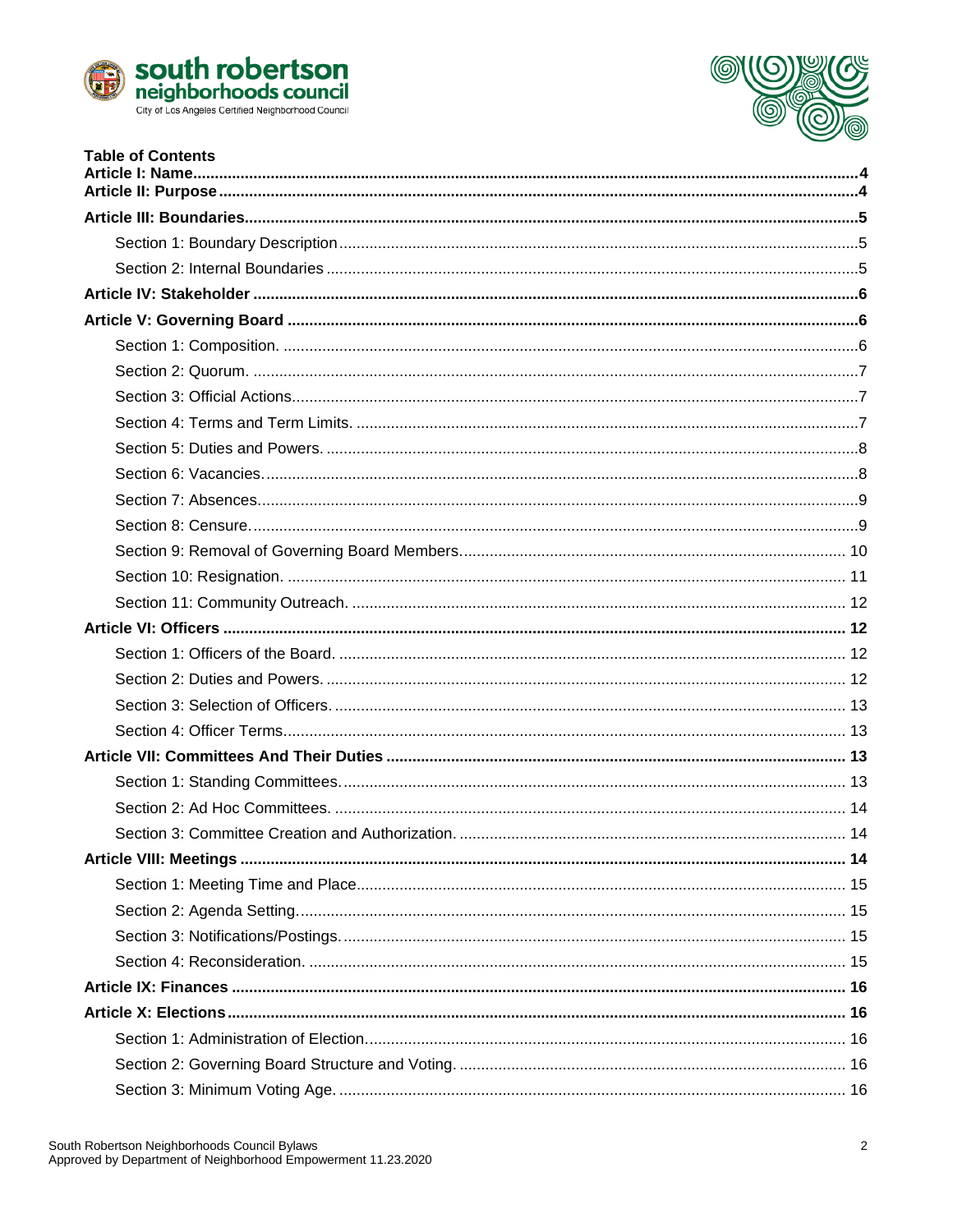

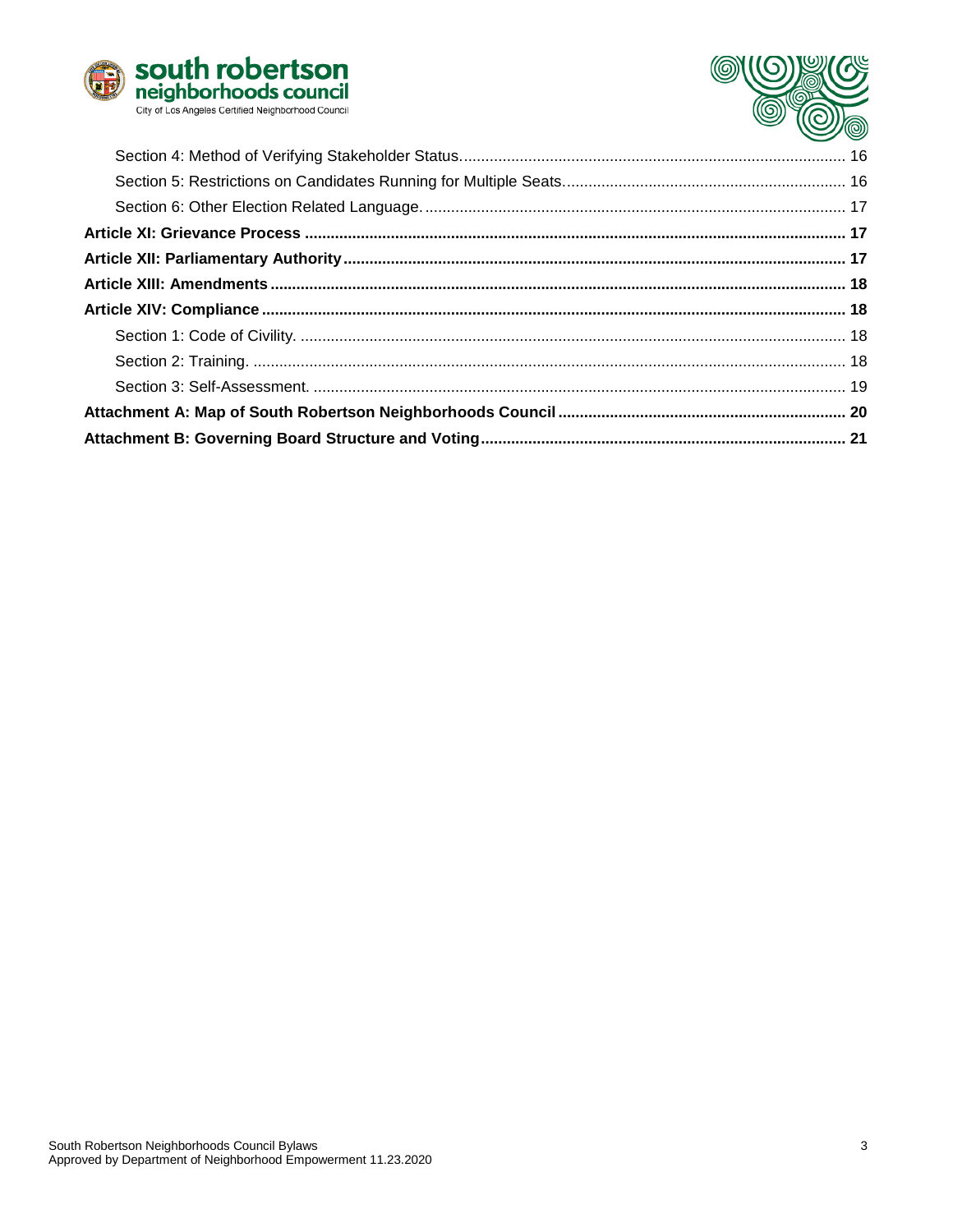



### <span id="page-3-0"></span>Article I: Name

The name of this Neighborhood Council shall be the South Robertson Neighborhoods Council ("Council"), also known as SORO NC.

### <span id="page-3-1"></span>Article II: Purpose

**Principles of Governance.** The purpose of the Council is to participate as a body per City Charter on issues concerning our neighborhood and regarding the governance of the City of Los Angeles ("City") in a transparent, inclusive, collaborative, accountable and viable manner.

A. The **MISSION** of the Council is:

- 1. To provide an inclusive and open forum for public discussion of issues of interest to the Council, including City governance, the needs of the Council, the delivery of City services to the Council area, and other matters of a City-wide nature;
- 2. To advise the City on issues of interest to the Council, including City governance, the needs of the Council and its representative areas, the delivery of City services to the Council area, and other matters of a City-wide nature;
- 3. To initiate, execute and support projects for the physical, social and cultural improvement of the Council area; and
- 4. To facilitate communication between the City and Stakeholders on issues of concern to the community and/or the Stakeholders.
- B. The **POLICY** of the Council is:
	- 1. To respect the diversity, dignity, and expression of views of all individuals, groups, and organizations within the community and/or involved in the Council;
	- 2. To remain non-partisan with respect to political party affiliation and inclusive in our operations including, but not limited to, the process of electing or selecting the Board of Directors, Officers, and committee members, as hereinafter set forth;
	- 3. To utilize the Early Notification System (ENS) and other appropriate means to inform the Council and Stakeholders of matters involving the City and our community in a way that is tailored to provide opportunities for involvement in the decision-making process;
	- 4. To encourage all Stakeholders to participate in activities of the Council;
	- 5. To prohibit discrimination against any individual or group in our operations on the basis of race, religion, color, creed, national origin, ancestry, sex, sexual orientation, age, disability, marital status, income, homeowner/renter status, or political affiliation; and
	- 6. To have fair, open, and transparent procedures for the conduct of all Council business.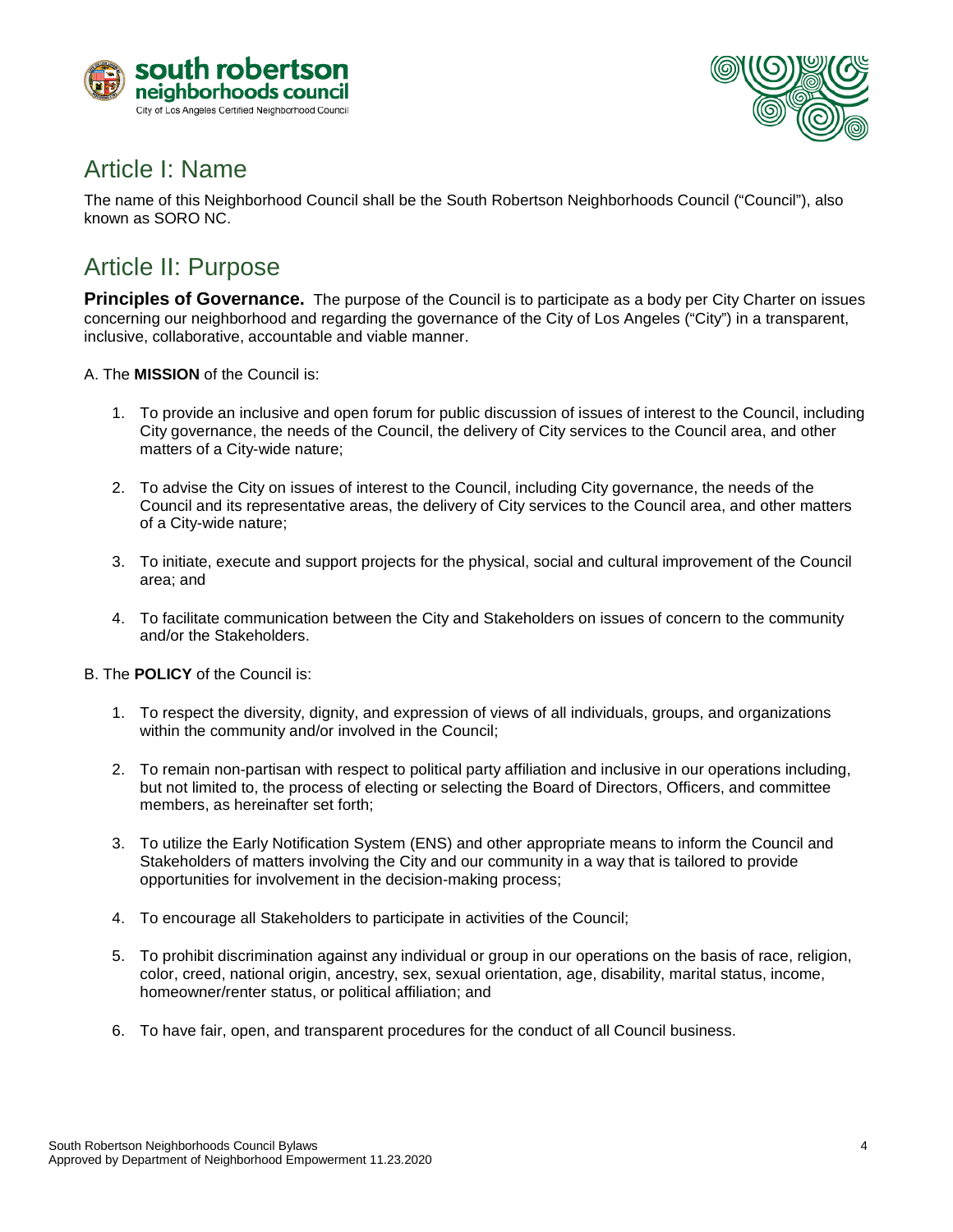



### <span id="page-4-0"></span>Article III: Boundaries

The Council covers a geographic area described below.

<span id="page-4-1"></span>**Section 1: Boundary Description.** The boundaries about the boundaries of adjacent Neighborhood Councils and include those areas of the City within the following lines of demarcation:

- A. **North** (starting at Roxbury Blvd. and heading east) Beverly Hills border (Whitworth Dr. when west of Robertson Blvd; Gregory Way when east of Robertson Blvd.) B. **South** (starting at National Blvd. near Manning Ave. and heading east) 10 Freeway, eastbound Robertson Blvd. off ramp, Exposition Blvd., Robertson Blvd., Culver City border
- C. **East** (starting at Gregory Way and heading south) Le Doux Ave., Olympic Blvd., La Cienega Blvd.
- D. **West** (starting at the Beverly Hills border and heading south) Beverly Hills border near Beverly Green Dr., Pico Blvd., Motor Ave., the southern border of Hillcrest Country Club, Anchor Ave. connecting east of Girla Way to Club Dr., National Blvd.

The boundaries of the Council are set forth on the map of the South Robertson Neighborhoods Council boundaries, attached as Attachment A.

<span id="page-4-2"></span>**Section 2: Internal Boundaries.** SORO NC is divided into ten (10) residential zones, as follows:

| Zone 1 | North: Beverly Hills border<br>South: (going east) Hillcrest Country Club border, Cashio St., Canfield Ave., Pickford St.<br>East: Robertson Blvd.<br>West: Beverly Hills Border |
|--------|----------------------------------------------------------------------------------------------------------------------------------------------------------------------------------|
| Zone 2 | North: Pico Blvd.<br>South: Pickford St.<br>East: La Cienega Blvd.<br>West: Robertson Blvd.                                                                                      |
| Zone 3 | North: Pickford St.<br>South: Sawyer St.<br>East: La Cienega Blvd.<br>West: Robertson Blvd.                                                                                      |
| Zone 4 | North: Sawyer St.<br>South: Cadillac Ave.<br>East: La Cienega Blvd.<br>West: Robertson Blvd.                                                                                     |
| Zone 5 | North: Cadillac Ave.<br>South: (going east) Cattaraugus Ave, 10 Freeway<br>East: La Cienega Blvd.<br>West: Robertson Blvd.                                                       |
| Zone 6 | North: 10 Freeway<br>South: Eastbound Robertson Blvd. off ramp, Robertson Blvd., Culver City border<br>East: La Cienega Blvd.<br>West: 10 Freeway                                |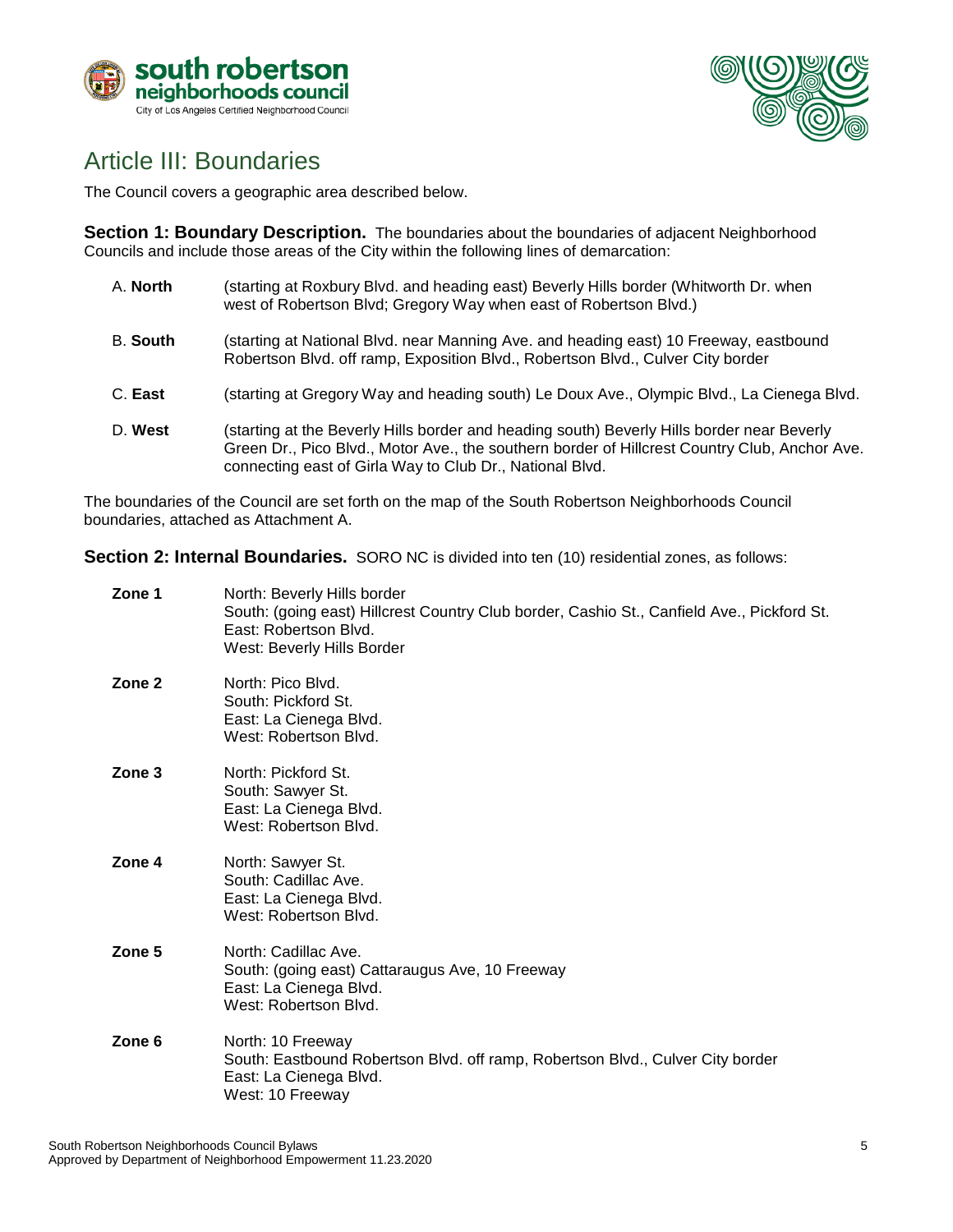



| Zone 7  | North: Cattaraugus Ave. extending west to Anchor Ave.<br>South: 10 Freeway<br>East: 10 Freeway<br>West: (going south) Line connecting Anchor Ave. to Club Dr. (excluding properties on<br>Girla Way cul-de-sac), Club Dr., National Blvd.                                                                     |
|---------|---------------------------------------------------------------------------------------------------------------------------------------------------------------------------------------------------------------------------------------------------------------------------------------------------------------|
| Zone 8  | North: (going east) Sawyer St. at the Hillcrest Country Club border, Castle Heights Ave.,<br>Bolton Rd., Sawyer St.<br>South: Cattaraugus Ave., extending West to Anchor Ave.<br>East: Robertson Blvd.<br>West: Southeast boundary of Hillcrest Country Club, Anchor Ave.                                     |
| Zone 9  | North: (going east) Pico Blvd., Northern boundary of Hillcrest Country Club, Cashio St.,<br>Canfield Ave., Pickford St.<br>South: (going east) Southern/southeast boundary of Hillcrest Country Club, Sawyer St.,<br>Castle Heights Ave., Bolton Rd., Sawyer St.<br>East: Robertson Blvd.<br>West: Motor Ave. |
| Zone 10 | North: Beverly Hills Border/Gregory Way<br>South: Pico Blvd.<br>East: La Cienega Blvd.<br>West: Robertson Blvd.                                                                                                                                                                                               |

### <span id="page-5-0"></span>Article IV: Stakeholder

Neighborhood Council membership is open to all Stakeholders. A "Stakeholder" shall be defined as any individual who:

- 1. Lives, works, or owns real property within the boundaries of the Neighborhood Council; or
- 2. Is a Community Interest Stakeholder, defined as an individual who is a member of or participates in a Community Organization within the boundaries of the Neighborhood Council.

A "Community Organization" is an entity that has continuously maintained a physical street address within the boundaries of the Neighborhood Council for not less than one year, and that performs ongoing and verifiable activities and operations that confer some benefit on the community within the boundaries of the Neighborhood Council. A for-profit entity shall not qualify as a Community Organization. Examples of Community Organizations may include Chambers of Commerce, houses of worship or other faith-based organizations, educational institutions, or non-profit organizations.

[The definition of "Stakeholder" and its related terms are defined by City Ordinance and cannot be changed without City Council action. See Los Angeles Administrative Code Section 22.801.1]

# <span id="page-5-1"></span>Article V: Governing Board

The Governing Board ("Board") shall be the Governing Body of the Council within the meaning of that term as set forth in the Plan for a Citywide System of Neighborhood Councils ("Plan"). The members of the Board shall be referred to collectively as "Board Members," or singularly as "Board Member."

#### <span id="page-5-2"></span>**Section 1: Composition.**

The Board shall consist of twenty-five (25) positions. The positions shall be elected by the CStakeholders, or selected or appointed by the Board Members. Board Members less than eighteen (18) years of age shall be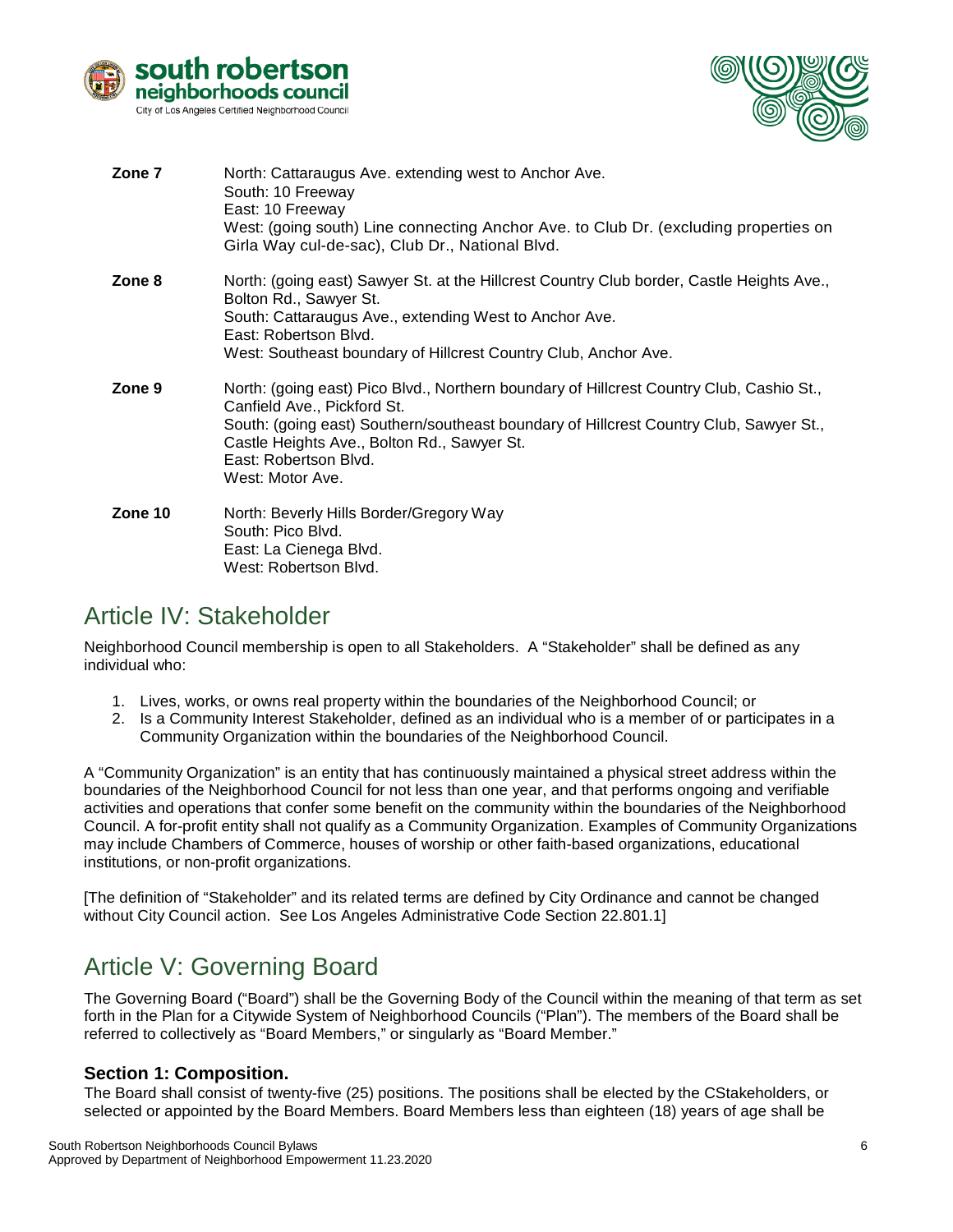



precluded from voting on matters regarding the expenditure of funds, contracts, or recommendations to enter into contracts. The composition of the Board shall be as follows (also refer to Attachment B):

- A. **Resident Stakeholder Board Members (10)** Open to Stakeholders eighteen (18) years of age or older who is a resident homeowner or tenant within one (1) of the ten (10) residential zones (one (1) seat per zone).
- B. **Business Stakeholder Board Members (5)** Open to Stakeholders eighteen (18) years of age or older who owns, operates, or works in a business or owns business property or residential income property within the Council boundaries.
- C. **Organization Stakeholder Board Members (3)** Open to Stakeholders eighteen (18) years of age or older who officially represent organized groups of Stakeholders, including (but not limited to) nonprofit, faith-based, or service organizations within the Council boundaries.
- D. **At-Large Stakeholder Board Members (5)** Open to Stakeholders at least eighteen (18) years of age.
- E. **School Stakeholder Board Member (2)**
	- 1. School Seat 1 is open to Stakeholders eighteen (18) years of age or older who work at a school or represent an official school booster organization with the Council boundaries.
	- 2. School Seat 2 is appointed by the Board and is open to Stakeholders currently enrolled in a school with the NC boundaries between the ages of fourteen (14) and seventeen (17) at the time of the appointment. The seat shall have a term of one (1) year.

In the interest of representing the full diversity of the South Robertson neighborhoods, no single Stakeholder group shall hold a majority of Board seats unless extenuating circumstances exist and are approved by the Department of Neighborhood Empowerment ("Department").

#### <span id="page-6-0"></span>**Section 2: Quorum.**

The quorum shall be thirteen (13) members of the Board.

#### <span id="page-6-1"></span>**Section 3: Official Actions.**

A simple majority of the votes cast by the Board at a meeting at which there is a quorum shall be required to take official action, unless specified otherwise in these Bylaws. An official action can be taken by no fewer than seven (7) votes.

- A. Proxy voting is not allowed.
- B. Abstentions and recusals are failures to vote and are not counted in the vote total.
- C. In the event of a recusal, the Board Member must announce their recusal and leave the room prior to discussion, even if this would result in loss of quorum for the meeting.

#### <span id="page-6-2"></span>**Section 4: Terms and Term Limits.**

Board Members may serve a four (4) year staggered term commencing after being seated. There are no term limits.

Election Group A. The term for the following seats shall be up for election in 2021 for a term of office with a duration of four (4) years. Subsequent terms of office shall be four (4) years.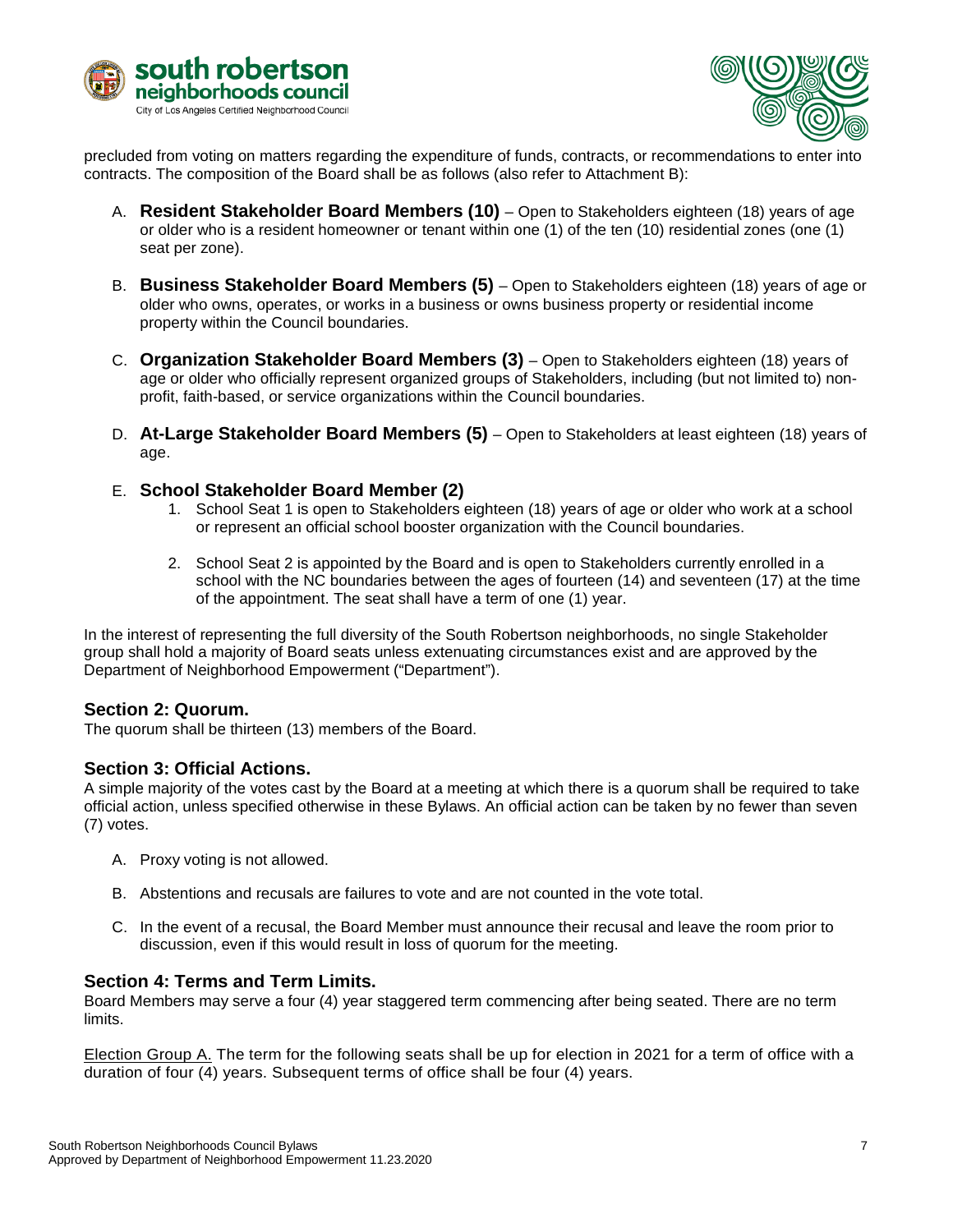



- Resident Zone 1 and 2008 and 2009 and 2009 and 2009 and 2009 and 2009 and 2009 and 2009 and 2009 and 2009 and 2009 and 2009 and 2009 and 2009 and 2009 and 2009 and 2009 and 2009 and 2009 and 2009 and 2009 and 2009 and 2009 Resident Zone 3 and 2008 and 2012 and 2012 and 2013 and 2014 and 2013 and 2014 and 2014 and 2014 and 2014 and 2014 and 2014 and 2014 and 2014 and 2014 and 2014 and 2014 and 2014 and 2014 and 2014 and 2014 and 2014 and 2014 Resident Zone 5 Contract Contract Contract Contract Contract Contract Contract Contract Contract Contract Contract Contract Contract Contract Contract Contract Contract Contract Contract Contract Contract Contract Contract Resident Zone 7 At Large 1 Resident Zone 9 At Large 3 School 1 At Large 5
	-

Election Group B. The term for the following seats shall be up for election in 2023 for a term of office with a duration of four (4) years. Subsequent terms of office shall be four (4) years.

| <b>Business 1</b> |
|-------------------|
| <b>Business 3</b> |
| <b>Business 5</b> |
| Organization 1    |
| Organization 3    |
| At Large 4        |
|                   |

#### <span id="page-7-0"></span>**Section 5: Duties and Powers.**

- A. The primary duties of the Board shall be to govern the Council and to carry out its objectives.
- B. Each Board Member is required to be an active, participating member of at least one (1) official Board committee.
- C. No individual member of the Board shall speak for the Board or otherwise publicly represent a Board position unless authorized to do so by official action of the Board. The Board may, by official action, appoint official representatives to other public bodies with the authority to present a standing Council position previously adopted by the Board or a statement that the Council has had insufficient time to develop a position or recommendation on a matter before that body. Such authority may be revoked at any time by the Board.

#### <span id="page-7-1"></span>**Section 6: Vacancies.**

- A. Vacancies on the Board shall be filled using the following procedure:
	- 1. Stakeholders will be publicly notified that the Board has a vacancy to be filled in a specific category. Any Stakeholder interested in filling a vacancy on the Board shall submit a written application to the Board at least ten (10) days in advance of a scheduled General Board meeting.
	- 2. The Board shall cause the matter to be placed on the agenda for the next regular monthly meeting of the General Board.
	- 3. Seats are filled by simple majority vote by the Board Members present. In the event that more than two (2) candidates stand for a seat, chair or office:
		- a. If no candidate wins a majority of votes cast in the first round, only the two (2) candidates with the most votes proceed to a second round of voting. In the event of a tie in either the first or second position, the tying candidates all proceed to the second round.
		- b. All Board Members are free to vote for any of the candidates in the second round.
		- c. A coin toss will be used to resolve a tie.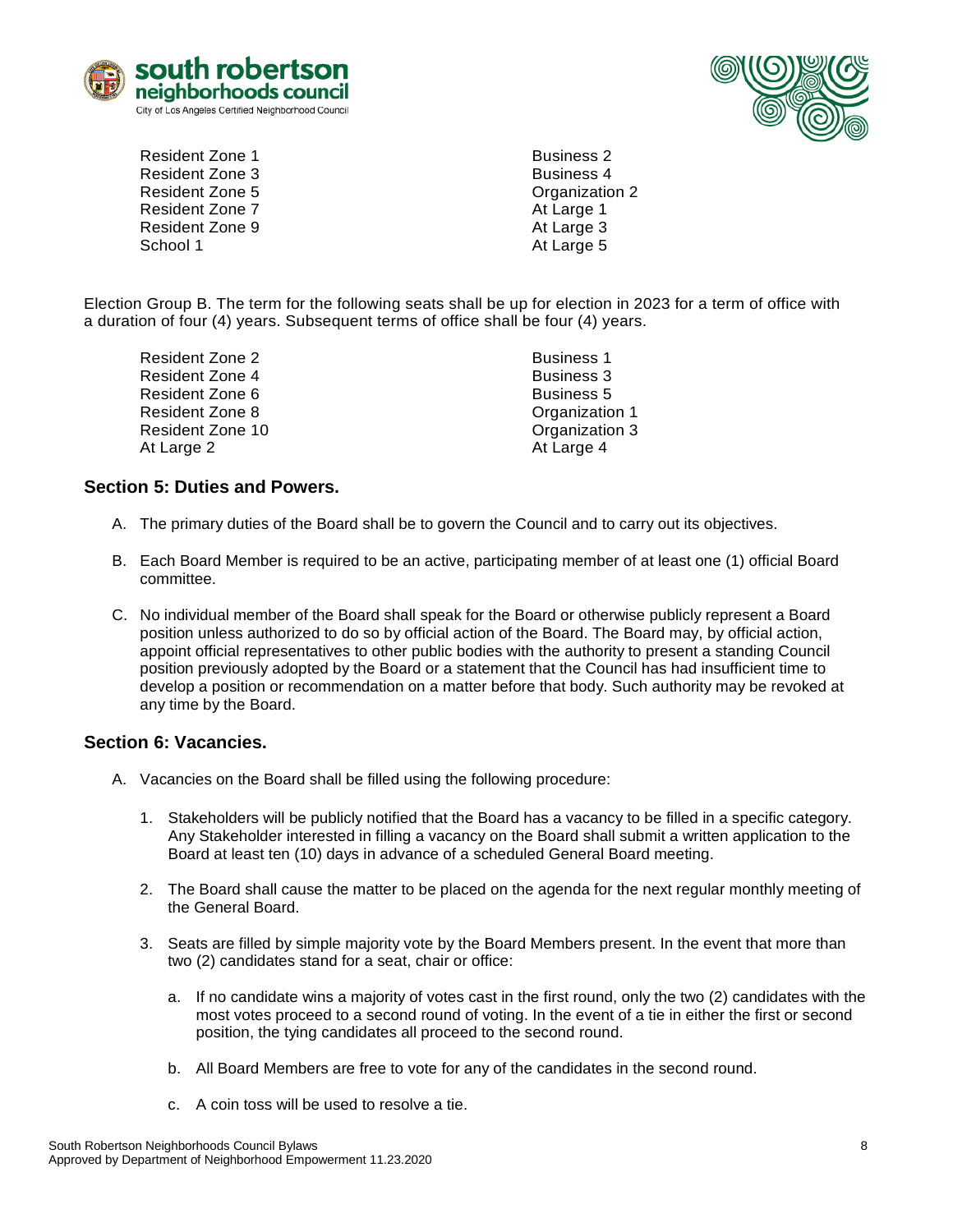



- B. The candidate who wins shall fill the remaining term of the Board seat.
	- 1. In no event shall a vacant elected seat be filled by Board appointment within a sixty (60) day period before nor within a and sixty (60) day period general election or selection.
	- 2. Any time a designated seat remains unfilled for sixty (60) days after the vacancy is announced it shall automatically become an at-large seat for the remainder of the term of the seat, at which point it shall revert back to the original designation.

#### <span id="page-8-0"></span>**Section 7: Absences.**

- A. Any Board Member who misses, five (5) total Governing Board Meetings during the fiscal year period, or attends fewer than seven (7) Committee meetings during the fiscal year will be subject to removal from the Board. Any meeting of the Neighborhood Council Governing Board, Standing Committees or Ad Hoc Committees, scheduled and noticed as per the Brown Act, shall constitute a meeting for the purpose of determining Board Member attendance.
- B. Each Board Member's attendance shall be recorded in the meeting minutes.
- C. Board Members may request a leave of absence of up to six (6) months, subject to approval by the full Board. A Board Member may not exceed six (6) months of total leave per elected or appointed term. The Board may, at its discretion, appoint an interim replacement for the length of the leave. During an approved leave of absence, the Board Member shall be excused from the attendance requirements outlined above.

#### <span id="page-8-1"></span>**Section 8: Censure.**

The purpose of the censure process is to place a Board Member on notice of misconduct and to provide the Board Member with an opportunity to correct the misconduct. The Neighborhood Council ("Neighborhood Council") may censure any Board Member at a regular or special meeting open to the public following a goodfaith determination by the Neighborhood Council Board that the member has engaged in conduct that is contrary to rules and regulations applicable to the Board or that impedes the orderly business of Board operations. Grounds for censure include, but are not limited to, persistent disruptive conduct at meetings, violations or abuses of the Board's bylaws or rules, violations of the Code of Conduct, acting on behalf of the Board without authorization, and misuse or abuse of the censure or removal process by acting in bad faith.

The Board shall use the following procedure when censuring a Board Member:

1. A motion to censure a Board Member may be initiated by any three (3) Board Members. Those Board Members shall not constitute a majority of the quorum of any Neighborhood Council body, such as a committee. The motion shall be delivered to any officer of the Board or a specific officer or member of the Board as may be specified in the bylaws or standing rules of the Neighborhood Council. The motion shall be in writing and provide the specific facts and grounds for the proposed censure including the date(s) and specific conduct relied upon for the motion. The motion shall not be based upon conclusions, e.g., "for alleged violations of the Code of Conduct" but shall contain factual statements that describe conduct only and is not intended to embarrass or humiliate the Board Member.

2. The Board Member, group of Board Members or committee responsible for setting the final Board agenda shall include the motion on the agenda of the next regular or special Board meeting scheduled at least thirty (30) days following the delivery of the proposed censure motion.

3. The Board Member subject to censure shall be given a minimum of thirty (30) days prior-written notice, which may include email sent to the last email address on file with the Neighborhood Council, of any meeting at which the motion to censure will be considered. The notice shall provide the specific facts and grounds for the proposed censure as specified in 1 above. The Board shall also provide a copy of the notice to the Department of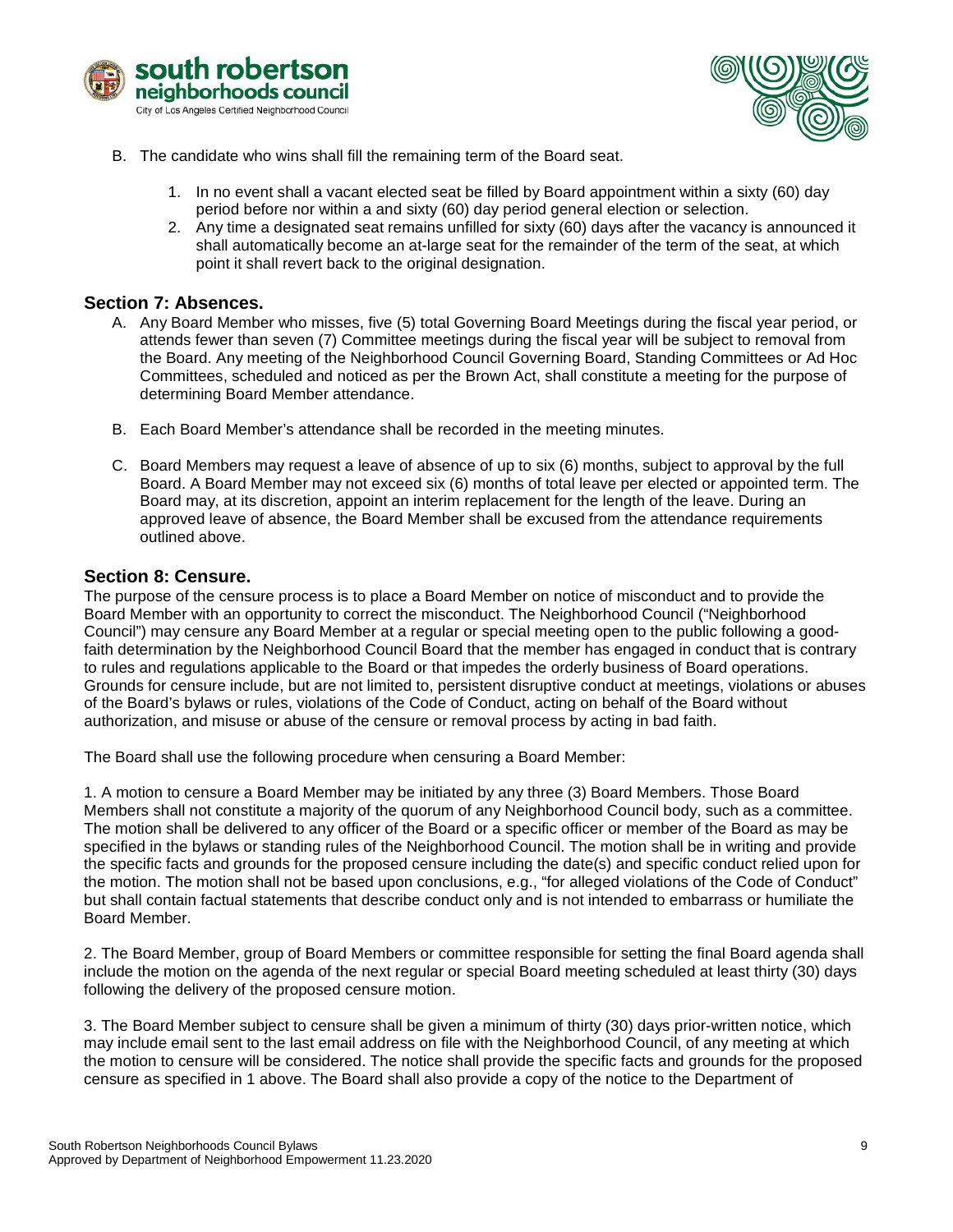



Neighborhood Empowerment a minimum of thirty (30) days prior to the meeting at which the motion to censure will be considered.

4. The Board Member subject to censure shall be given a reasonable opportunity to be heard at the meeting, either orally or in writing, prior to the Board's vote on a motion of censure.

5. The Board shall decide by a majority vote of those present and voting whether or not the Board Member should be censured. The Board Member who is the subject of the censure motion shall not be counted as part of the majority present and voting and shall not be allowed to vote. For the purpose of censure motions, abstentions shall not be counted as votes.

6. In no event shall a motion to censure a Board Member be heard by the Neighborhood Council within sixty (60) days of the next scheduled Board election or selection.

#### <span id="page-9-0"></span>**Section 9: Removal of Governing Board Members.**

Any Board Member may be removed by the Neighborhood Council ("Neighborhood Council") for cause, following a good faith determination by the Board that the member has engaged in conduct that is contrary to rules and regulations applicable to the Board or that impedes the orderly business of Board operations. A Board Member shall not be subject to removal under this Policy, unless the member has been censured at least once pursuant to the Board of Neighborhood Commissioners' ("Commission") Censure Policy. Grounds for removal include, but are not limited to, persistent disruptive conduct at meetings, violations or abuses of the Board's bylaws or standing rules, violations of the Code of Conduct, acting on behalf of the Board without authorization, and misuse or abuse of the censure or removal processes by acting in bad faith.

The Board shall use the following procedure when removing a Board Member:

1. A motion to remove a Board Member may be initiated by any three (3) Board Members. Those Board Members shall not constitute a majority of the quorum of any Neighborhood Council body, such as a committee. The proposed motion shall be delivered to any officer of the Board or a specific officer or member of the Board as may be specified in the bylaws or standing rules of the Neighborhood Council. The motion shall be in writing and provide the specific facts and grounds for the proposed removal action including the date(s) and specific conduct relied upon for the motion. The motion shall not be based upon conclusions, e.g., "for alleged violations of the Code of Conduct" but shall contain factual statements that describes conduct only and is not intended to embarrass or humiliate the Board Member. The motion to remove shall also include a copy of the prior censure motion and the date it was passed.

2. The Board Member, group of Board Members or committee responsible for setting the final Board agenda shall list and briefly describe the motion on the agenda of the next regular or special Board meeting scheduled at least thirty (30) days following the delivery of the proposed removal motion.

3. The Board Member subject to removal shall be given a minimum of thirty (30) days prior written notice, which may include email sent to the last email address on file with the Neighborhood Council, of any meeting at which a motion to remove will be heard. The notice shall provide the specific facts and grounds for the proposed removal as specified in 1 above. The Board shall also provide a copy of the notice to the Department of Neighborhood Empowerment a minimum of thirty (30) days prior to any meeting at which a motion to censure will be considered.

4. The Board Member subject to removal shall be given reasonable time to be heard at the meeting, either orally or in writing, prior to the Board's vote on a motion for removal.

5. The Board shall decide whether or not the Board Member should be removed by an affirmative vote of twothirds (2/3) of the currently sitting Board Members. The Board Member who is the subject of the removal motion shall not be allowed to vote and shall not be counted when determining the two-thirds (2/3) majority vote. For the purpose of the removal motion, abstentions shall not be counted as votes.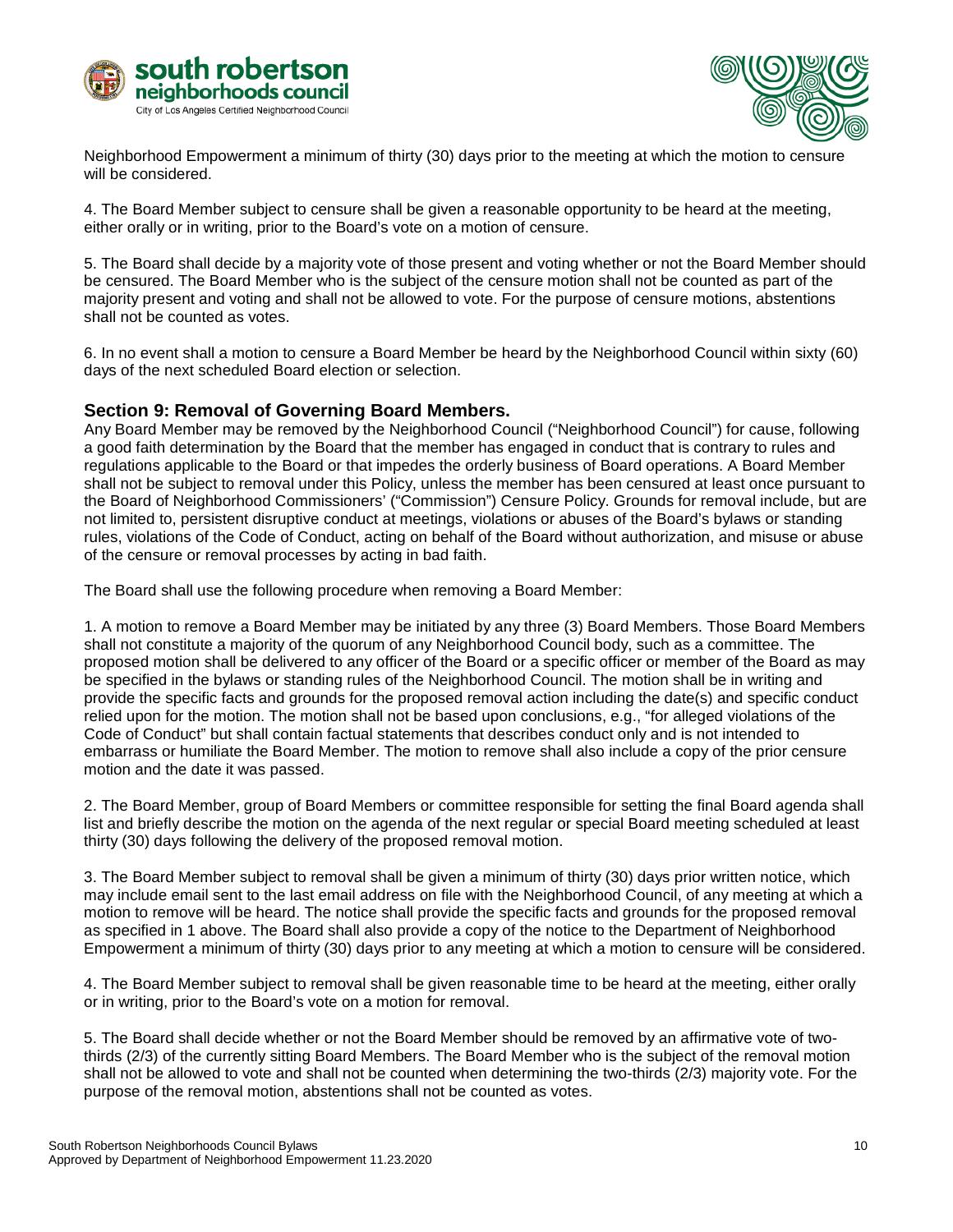



6. In no event shall a motion to remove a Board Member be heard by the Neighborhood Council within sixty (60) days of the next election or selection.

7. The Commission may review a Neighborhood Council's removal decision if requested to do so by the affected Board Member. Once the request is made for the Commission to review the decision to remove, the Neighborhood Council voting to remove the Board Member may not fill the vacancy created by the removal until the Commission has made a decision on whether the removal was proper or the Commission declines to review the matter. The Commission's decision whether to hear or decline to hear the removal review request shall be sent in writing to the requestor and the Neighborhood Council within 30 days after the request for review is delivered.

8. A request for the Commission to review a Neighborhood Council's removal decision shall proceed as follows:

a. The request must in writing and must be delivered to the Executive Assistant of the Commission or, in the absence of an Executive Assistant, to the President of the Commission within thirty (30) days of the date of the action by the Neighborhood Council to remove the Board Member.

b. The request must state the basis for the review. The request shall not cite or present any evidence not considered by the Neighborhood Council but must address only procedural deficiencies.

c. If the Commission determines the request for review raises sufficient questions regarding procedural deficiencies and agrees to hear the review, it will be placed on the agenda of a regular or special meeting of the Commission within sixty (60) days of receipt of the request for review.

d. At the review the Commission will determine if the facts as presented support the removal motion and if the procedures set out in this policy were correctly applied.

e. If the Commission determines that there were either factual or procedural deficiencies, the Commission may either reinstate the Board Member or return the matter to the Neighborhood Council for further consideration.

f. If the Commission returns the matter for further consideration and the Neighborhood Council does not act within sixty (60) days of the Commission's decision the Board Member will be considered reinstated.

g. During the period of appeal the Board Member shall not be counted as part of the Board for any quorum and shall not participate in any Board actions.

h. If the matter is returned to the Neighborhood Council for further consideration the Board Member shall not be counted as part of the Board for any quorum and shall not participate in any Board actions until the Board takes action as requested by the Commission or until the expiration of the sixty (60) day time period.

9. This policy is not intended to restrict or eliminate a Neighborhood Council's ability to remove or render ineligible to serve, Board Members who fail to attend meetings, join committees, maintain their stakeholder status, or perform other duties as may be described in the Neighborhood Council's bylaws and/or standing rules. Nor is it intended to limit a Neighborhood Councils ability to remove committee chairs or committee members according to the Neighborhood Council's bylaws and/or standing rules.

#### <span id="page-10-0"></span>**Section 10: Resignation.**

A Board Member may resign from the Council, an Executive Office or Committee position, by submitting a signed letter of resignation to the Executive Committee, stating the effective date of the resignation, and the position shall be deemed vacant. Any member of the Board who ceases to be a Stakeholder is also required to submit his or her resignation to the Board.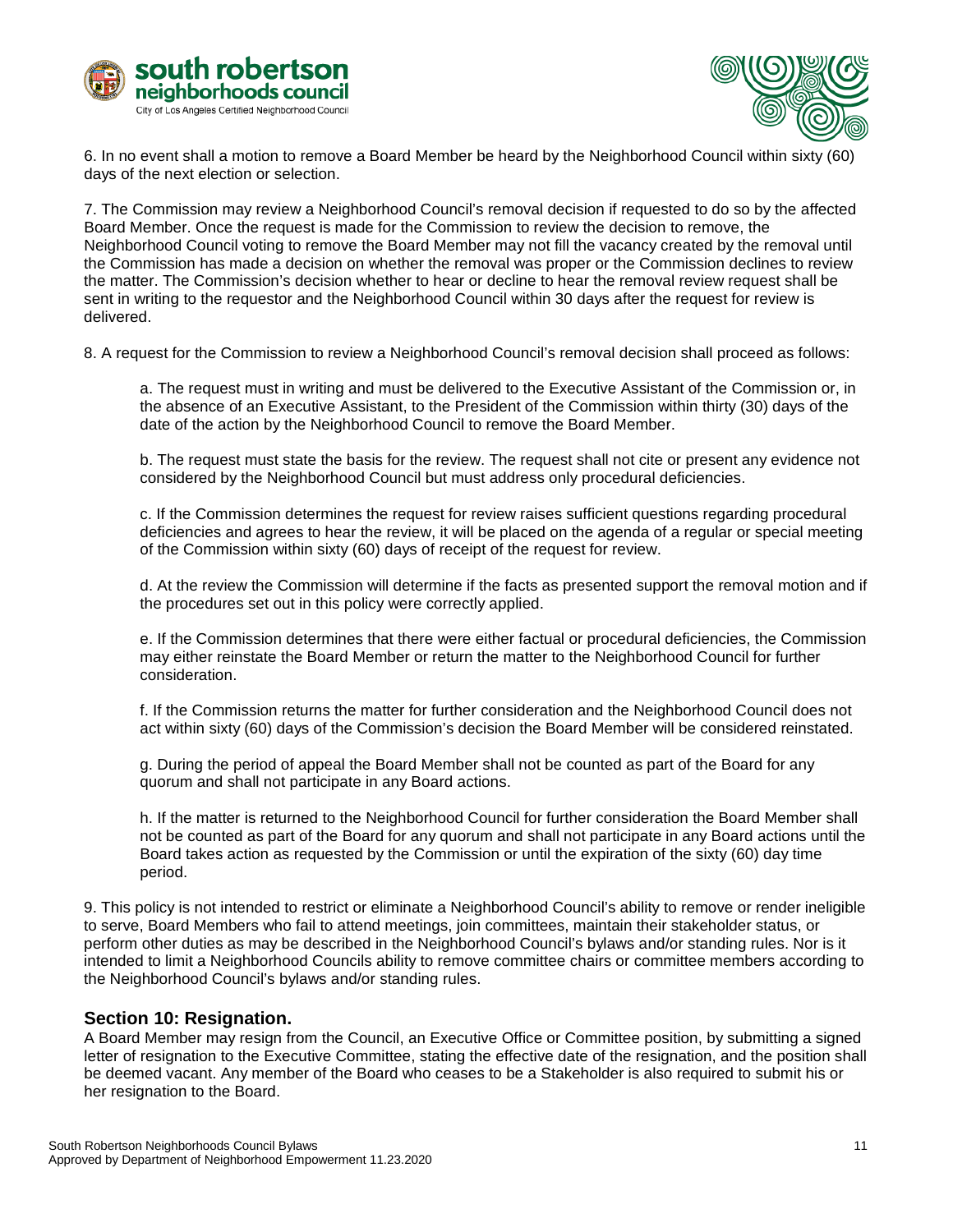



#### <span id="page-11-0"></span>**Section 11: Community Outreach.**

The Council shall direct that a system of outreach be instituted to inform Stakeholders as to the existence and activities of the Council, including its Board elections, to find future leaders of the Council, and to encourage all Stakeholders to seek leadership positions within the Council.

A community meeting or town hall in which government leaders and representatives speak to stakeholders shall be held at a minimum of once per year with at least a fourteen (14) day notice.

### <span id="page-11-1"></span>Article VI: Officers

#### <span id="page-11-2"></span>**Section 1: Officers of the Board.**

The officers of the Board ("Officers") shall include the following positions which all together comprise the Executive Committee: President, Vice President, Treasurer, Secretary, and Corresponding Secretary.

#### <span id="page-11-3"></span>**Section 2: Duties and Powers.**

The duties of the Officers are as follows and also include such additional duties as may be adopted by official action of the Board:

#### A. **President**

- 1. Acts as the chief executive of the Council and presides at all Council meetings. Sets agenda for each NC Board meeting and ensures timely posting.
- 2. Chair of the Executive Committee, setting agenda and ensuring timely posting.

#### B. **Vice President**

- 1. Serves in place of the President if the President is unable to serve.
- 2. Assists the President as requested in carrying out the President's responsibilities.
- 3. Serves as chair of the Bylaws Committee and acts as Parliamentarian during Board meetings, assisting the President by providing an opinion on interpretations of the Bylaws and rules of order.

#### C. **Treasurer**

- 1. Serves in place of the President if the President and Vice-President are unable to serve.
- 2. Maintains the records of the Council's finances and books of accounts and perform other duties in accordance with the Council's Financial Management Plan and the City Clerk's policies and procedures.
- 3. As chair of the Finance Committee, ensures an annual budget is prepared and approved by the SORO NC Board.
- 4. Ensures all debts incurred by the SORO NC Board, according to its bylaws and policies and procedures of the City Clerk, are paid in a timely manner.
- 5. Ensure a written report of each month's financial transactions, including commitments and expenditures by budget allocation, and cash balance, is prepared in a timely manner, provided to all Board Members in draft at least three (3) days (72 hours) in advance of the subsequent Board meeting, and finalized and posted within three (3) days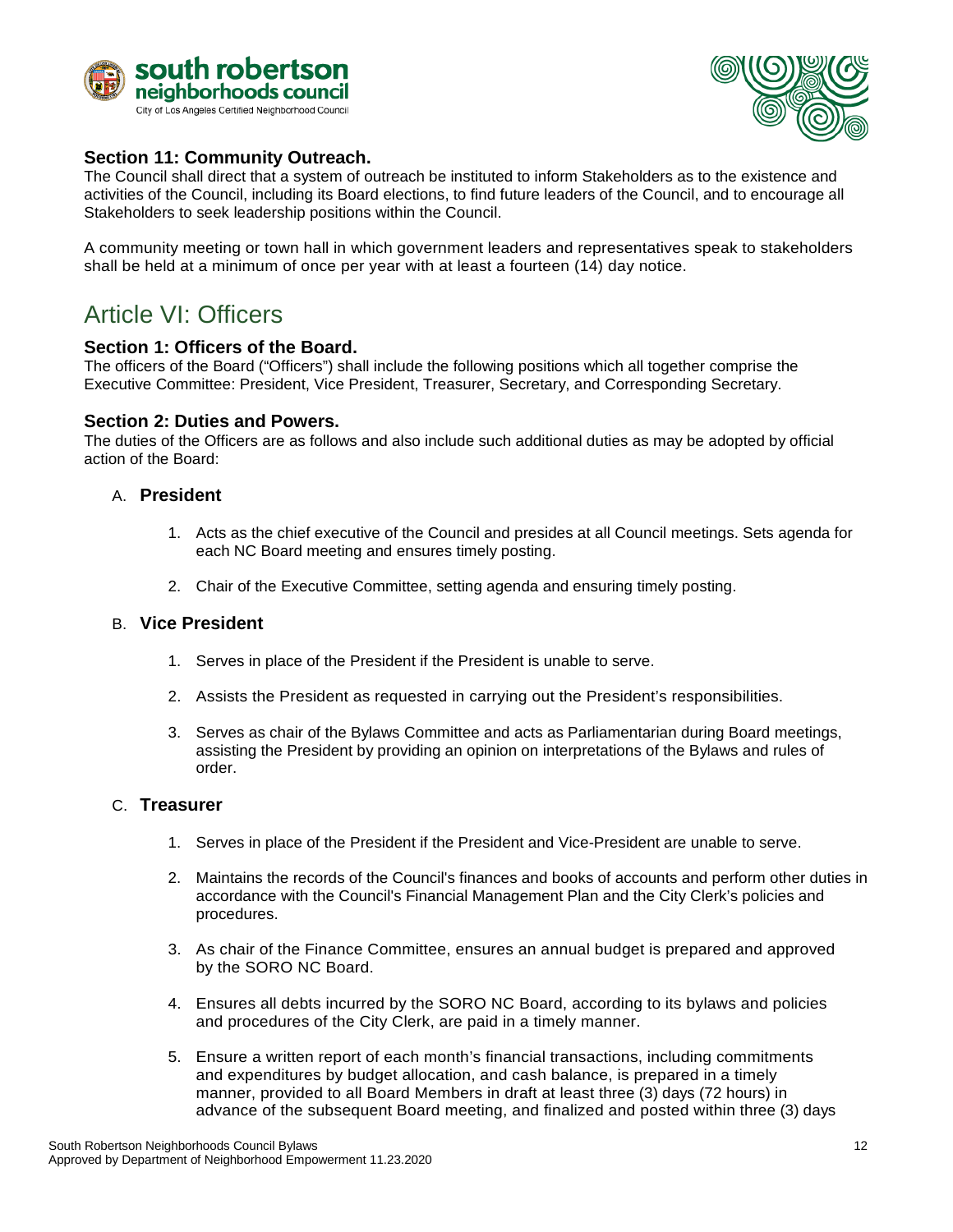



(72 hours) after that subsequent Board meeting.

#### D. **Secretary**

- 1. Serves in place of the President if the President, Vice-President and Treasurer are unable to serve.
- 2. Responsible for accurate minutes of all Board meetings, ensuring that they are written up in a timely manner, provided to all Board Members in draft at least one (1) days (24 hours) in advance of the subsequent Board meeting, and finalized and posted within three (3) days (72 hours) after that subsequent Board meeting. Collaborates with Committee Chairs to create a monthly report of Board Member attendance at all Council meetings.
- 3. Responsible for coordinating the filling of Board vacancies and Board Member removals.
- 4. Responsible for accepting grievance notifications, choosing and coordinating a grievance panel and the presentation of the grievance report to the Board.
- 5. Serves as chair of the Board Development Committee, responsible for Board recruitment efforts and training.

#### **E. Corresponding Secretary**

- 1. Responsible for sending official Neighborhood Council correspondence as authorized by the Board and for creating press releases publicizing Board decisions and activities.
- 2. Receives constituent inquiries to the Board and responds or routes them as necessary.

#### <span id="page-12-0"></span>**Section 3: Selection of Officers.**

Elections for all executive officer, committee chairs and other Board-appointed NC representative liaison positions shall be held no later than the second official General Board meeting following a public Board election or selection. Officers, chairs and liaisons are appointed by simple majority vote by the Board Members present. They serve at the pleasure of the Board and may be removed in the same manner in which they were appointed. Officer positions are available only to Board Members.

In the event of an officer, chair or liaison vacancy, the remaining portion of the term shall be filled by simple majority vote of the Board Members present.

#### <span id="page-12-1"></span>**Section 4: Officer Terms.**

All executive officer, committee chair and other Board-appointed NC representative liaison positions shall hold office for a term of two (2) years, and if necessary, on a pro tempore basis until their successors are appointed. There are no term limits. Executive officer terms begin after the meeting at which they are appointed.

# <span id="page-12-2"></span>Article VII: Committees And Their Duties

All Standing and Ad Hoc Committees shall be established by the Board and included in the Board's standing rules. Suggestions for committees may come from Stakeholders or from members of the Board, and all such suggestions shall be voted upon by the Board. All Committees must be run in compliance with the Council rules referenced in Article XIV.

#### <span id="page-12-3"></span>**Section 1: Standing Committees.**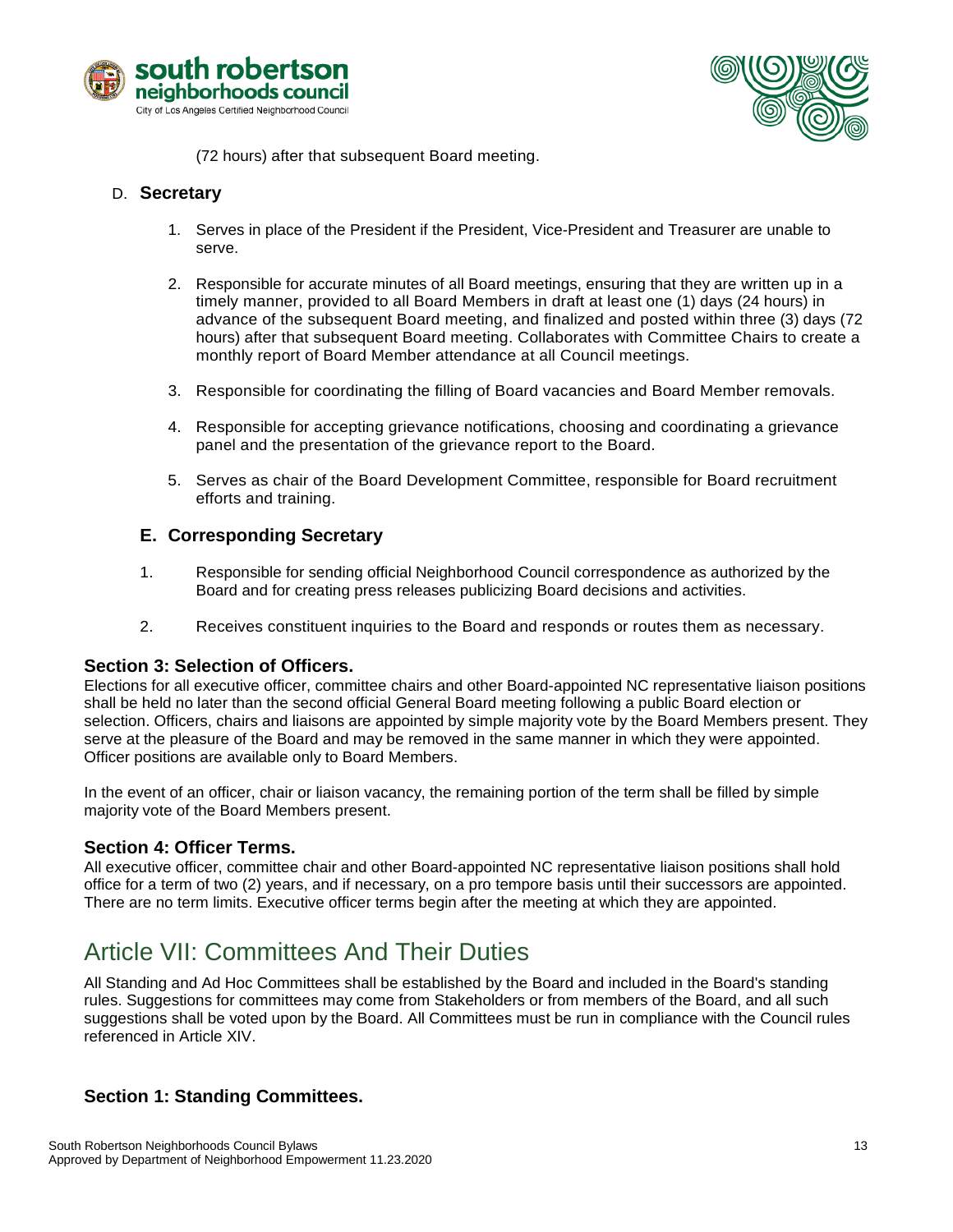



Standing Committees address topics of continuing interest of the Board. They define goals, issues, and concerns for the Board, investigate possible activities to help further those goals, select appropriate actions and propose those actions to the Board for approval and funding, and implement any official action the Board approves.

#### <span id="page-13-0"></span>**Section 2: Ad Hoc Committees.**

The Board may create Ad Hoc Committees as needed to deal with temporary issues. Ad Hoc Committees are advisory only, and must have a defined purpose and time frame to accomplish that purpose.

#### <span id="page-13-1"></span>**Section 3: Committee Creation and Authorization.**

- A. **Committee Authority.** All committee recommendations shall be brought back to the full Board for discussion and action. Committees shall not represent an official Board position without prior Board approval.
- B. **Committee Structure.** Only confirmed Committee members shall be eligible to vote within the Committee.
	- 1. Standing Committees shall be comprised of at least two (2) Board Members and may include any interested Stakeholders. The Executive Committee, however, shall be comprised solely of the five Executive members.
	- 2. Ad Hoc Committees shall be comprised solely of six (6) or less Board Members and may not include Stakeholders as voting members.

#### C. **Committee Appointment.**

- 1. Committee membership for Board Members shall be confirmed by the Board. Board Members must be a member of at least one (1) official Committee. With the exception of the Executive Committee, Stakeholders may also become voting members of a Standing Committee, subject to confirmation by the Committee itself.
- 2. With the exception of the Executive, Finance, and Bylaws Committees, all Committee Chairs shall be nominated by the Committee and confirmed by the Board. The Chairs shall provide regular reports on Committee matters to the Board and Committee meeting attendance to the Secretary.
- D. **Committee Meetings.** Committee meetings shall be held as needed. Standing committee chairs shall submit an annual meeting calendar to the General Board at the beginning of each calendar year and are subject to and shall be conducted in accordance with the dictates of the Brown Act and these Bylaws. Minutes shall be taken at every Standing committee meeting.
- E. **Changes to Committees.** The Board may establish, disband or make changes as needed to any Standing or Ad Hoc committee by a simple majority of Board Members present. Any such action by the Board shall be noted in the Council meeting minutes and reflected in the standing rules.
- F. **Removal of Committee Chairs.** Committee Chairs serve at the pleasure of the Board and may be removed in the same manner in which they were appointed.

### <span id="page-13-2"></span>Article VIII: Meetings

All meetings, as defined by the Ralph M. Brown Act (*California Government Code Section 54950.5 et seq.*), shall be any congregation by a majority of the Board Members at the same time to hear, discuss, or deliberate on any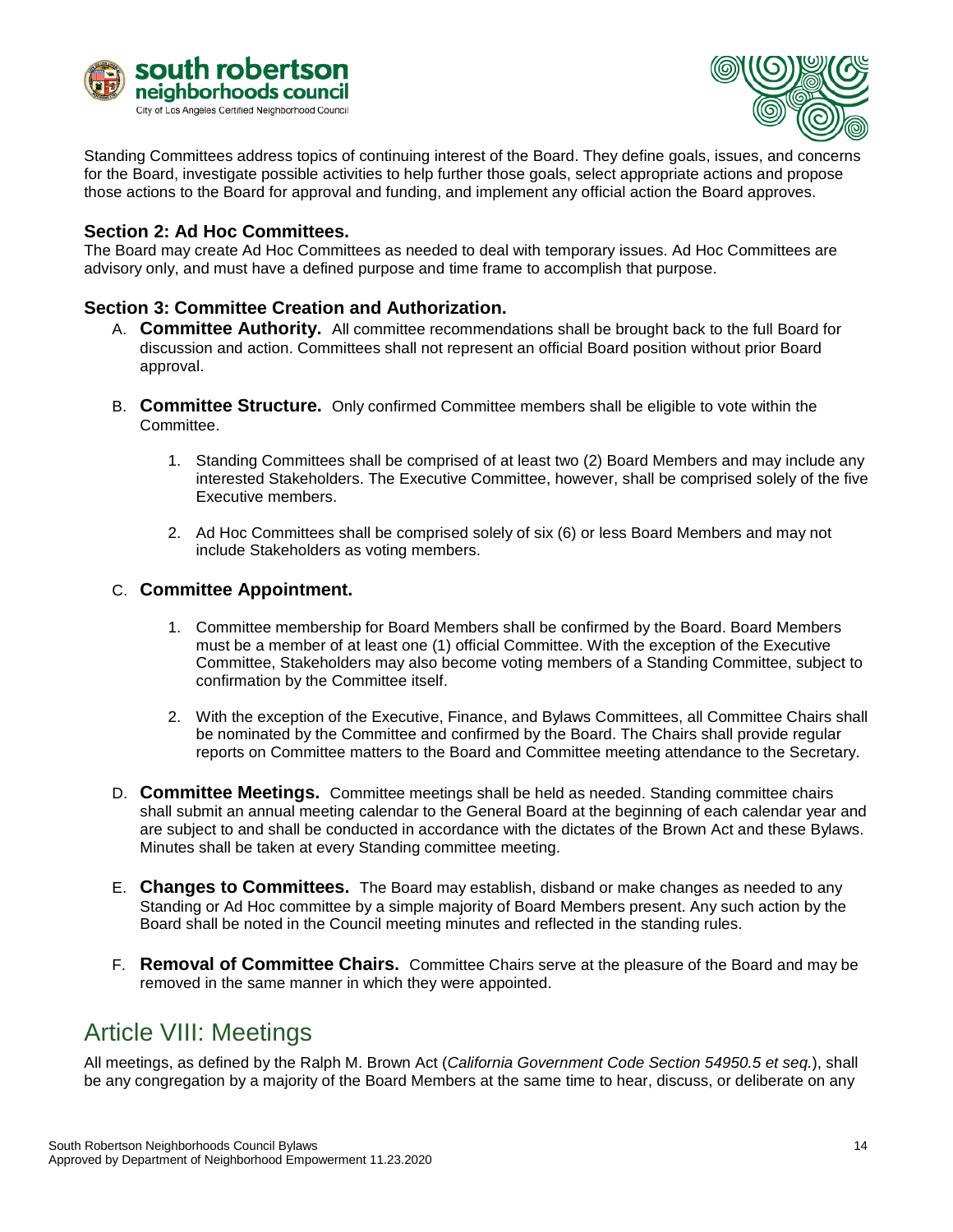



matter within the jurisdiction of the Board, and shall be noticed and conducted in accordance with the Act and all other applicable laws and governmental policy.

#### <span id="page-14-0"></span>**Section 1: Meeting Time and Place.**

All Regular General Board meetings shall be held within the Council boundaries at a date and time set by the Executive Committee. All Committee meetings shall be held within the Council boundaries at a date and time set by the Committee Chair. A calendar of general Council meetings shall be established by the Board at its first regular monthly meeting of each calendar year.

- A. **Regular Meetings.** General Council meetings shall be planned for each month and held at least once per quarter and may be held more frequently as determined by the Board. Prior to any action by the Board, there shall be a period of public comment. The Board Member presiding at the meeting shall determine the length and format of the period as appropriate.
- B. **Special Meetings.** The President or a majority of the Board (13 Board Members) shall be allowed to call a Special Council meeting as needed.
- C. **Meeting Schedule.** The Board will make a good-faith effort to avoid scheduling General Council meetings at times when a significant portion of its Stakeholders would not be able to participate. Should unavoidable known meeting conflicts arise, the Board will explain why the meeting was scheduled for that date and time within the meeting agenda.

#### <span id="page-14-1"></span>**Section 2: Agenda Setting.**

The Executive Committee shall set the agenda for each General and Special Council meeting. All agendized motions shall originate from a committee.

#### <span id="page-14-2"></span>**Section 3: Notifications/Postings.**

Notice of all regularly scheduled Board and Committee meetings shall be a minimum of three (3) days (72 hours) in advance of the meeting and at least one (1) day (24 hours) in advance of a special meeting and will follow the Neighborhood Council Agenda Posting Policy. At a minimum, notice shall be posted on the SoRo NC website. The agenda will also be provided to the Department of Neighborhood Empowerment (Department) to be posted through the City's Early Notification System (ENS.)

#### <span id="page-14-3"></span>**Section 4: Reconsideration.**

The Board may reconsider or amend its actions through the following Motion for Reconsideration process:

- A. Before the Board reconsiders any matter, the Board must approve a Motion for Reconsideration. The Motion for Reconsideration must be approved by official action of the Board. After determining that an action should be reconsidered, the Board has the authority to re-hear, continue, or take action on the item that is the subject of reconsideration within any limitations that are stated in the Motion for Reconsideration.
- B. The Motion for Reconsideration must be brought, and the Board's approval of a Motion for Reconsideration must occur, either during the same meeting where the Board initially acted or during the Board's next regularly scheduled meeting that follows the meeting where the action subject to reconsideration occurred. The Council may also convene a special meeting within these specified time frames to address a Motion for Reconsideration.
- C. A Motion for Reconsideration may be proposed only by a member of the Board that previously voted on the prevailing side of the original action that was taken by the Board (the "Moving Board Member").
- D. The Moving Board Member may make the Motion for Reconsideration orally during the same meeting where the action that is the subject of reconsideration occurred, or by properly placing the Motion for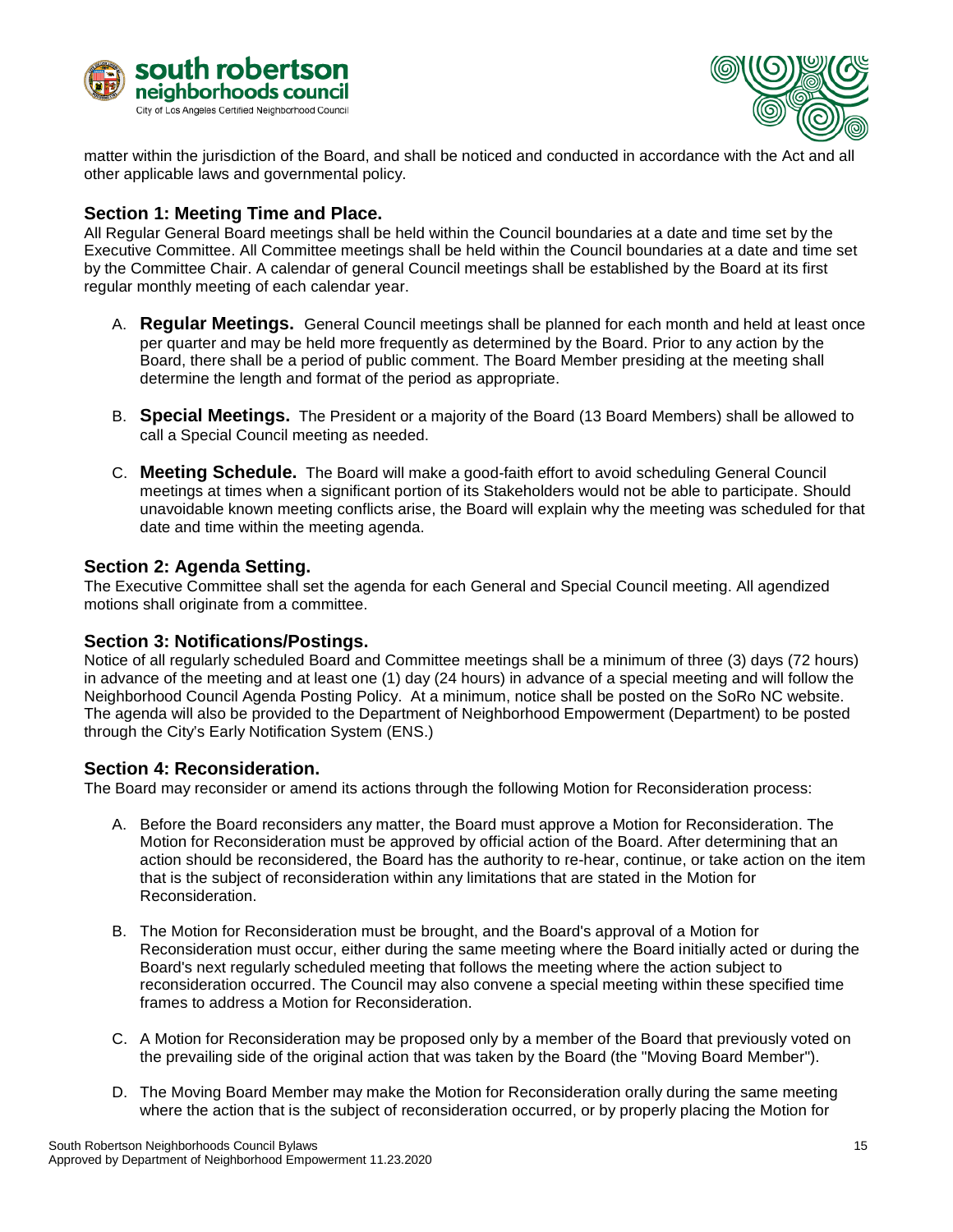



Reconsideration on the agenda of a meeting that occurs within the allowed specified periods of time as stated above.

- E. In order to properly place the Motion for Reconsideration on the agenda of the subsequent meeting, the Moving Board Member shall submit a memorandum to the Secretary at least two (2) days in advance of the deadline for posting notices for the meeting. The memorandum must briefly state the reason(s) for requesting the reconsideration, and provide the Secretary with an adequate description of the matter(s) to be re-heard and the proposed action that may be adopted by the Board if the Motion for Reconsideration is approved.
- F. A Motion for Reconsideration that is properly brought before the Board may be seconded by any member of the Board.

This reconsideration process shall be conducted at all times in accordance with the Brown Act.

### <span id="page-15-0"></span>Article IX: Finances

- A. The Board shall review its fiscal budget and make adjustments as needed to comply with City laws and City administrative rules, and to keep in compliance with Generally Accepted Accounting Principles and the City's mandate for the use of standardized budget and minimum funding allocation requirements.
- B. The Board shall adhere to all rules and regulations promulgated by appropriate City officials regarding the Council's finances, where the term "appropriate City officials" means those officials and/or agencies of the City of Los Angeles who have authority over Neighborhood Councils.
- C. All financial accounts and records required by law shall be available for public inspection and posted on the Council website.
- D. Each month, the Treasurer shall provide to the Board detailed reports of the Council's accounts. This written report must be made available to Board Members and Stakeholders a minimum of three (3) days (72 hours) in advance of the meeting.

### <span id="page-15-1"></span>Article X: Elections

#### <span id="page-15-2"></span>**Section 1: Administration of Election.**

The Neighborhood Council's election will be conducted pursuant to any and all City ordinances, policies and procedures pertaining to Neighborhood Council elections.

#### <span id="page-15-3"></span>**Section 2: Governing Board Structure and Voting.**

The number of Board seats, the eligibility requirements for holding any specific Board seats, and which Stakeholders may vote for the Board seats are noted in Attachment B.

#### <span id="page-15-4"></span>**Section 3: Minimum Voting Age.**

Except with respect to a Youth Board Seat, a stakeholder must be at least 16 years of age on the day of the election or selection to be eligible to vote. [See Admin. Code §§ 22.814(a) and 22.814(c)]

#### <span id="page-15-5"></span>Section 4**: Method of Verifying Stakeholder Status.**

Voters will verify their Stakeholder status through written self-affirmation

#### <span id="page-15-6"></span>**Section 5: Restrictions on Candidates Running for Multiple Seats.**

A candidate shall declare their candidacy for no more than one (1) position on the Council Board during a single election cycle.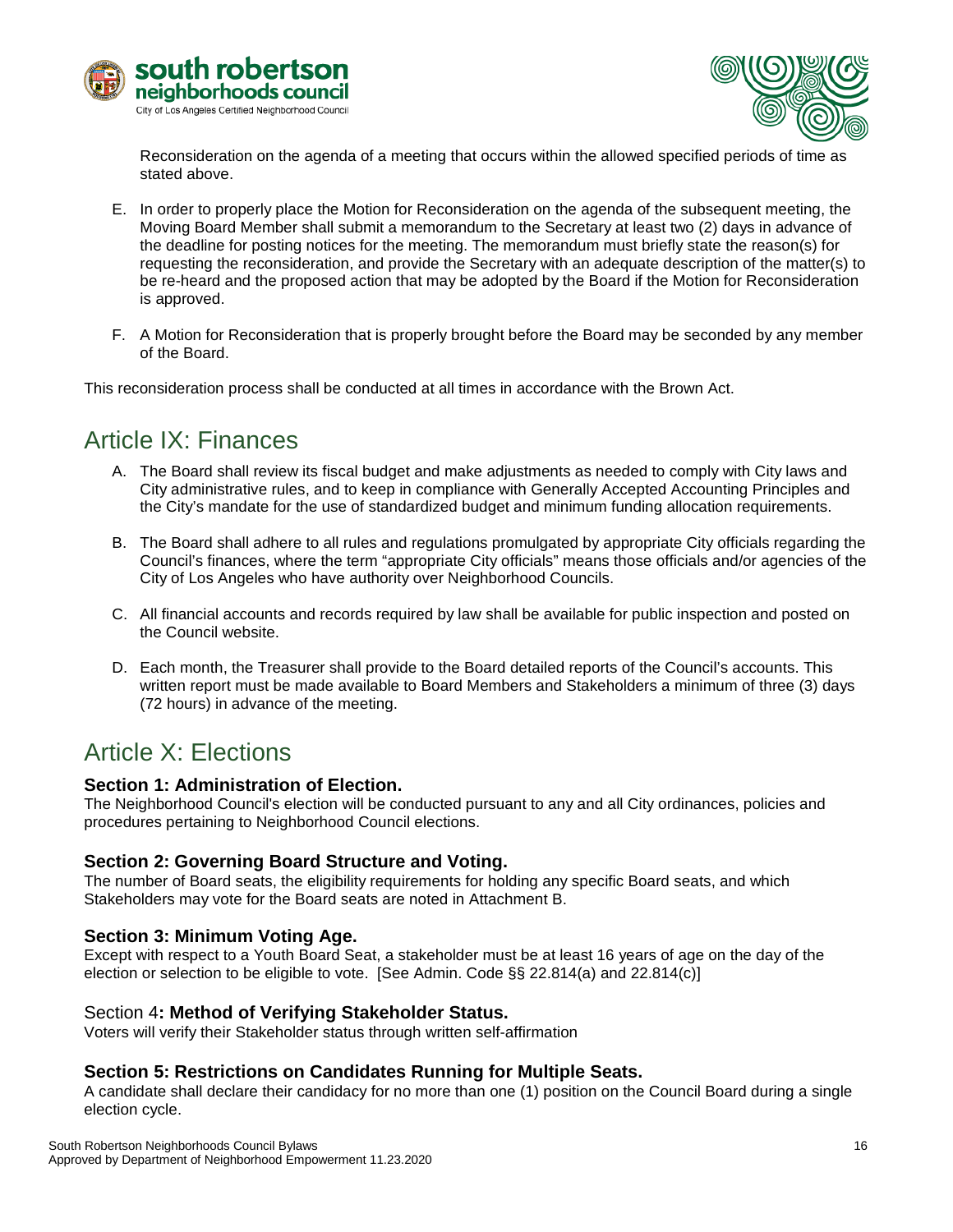



#### <span id="page-16-0"></span>**Section 6: Other Election Related Language.**

The Neighborhood Council may adopt an alternate selection process rather than participate in a City-conducted election. The Board must approve the selection process by a two-thirds (2/3) vote of the Board Members present.

A selection differs from an election in that individual votes must be made public, e.g., via signed ballots or a public show of hands. The selection process must preserve the goals and objectives of the Council; occur during the same time period as the planned election; include a method for resolving any challenges to the results; and be inclusive, transparent, and non-discriminatory.

### <span id="page-16-1"></span>Article XI: Grievance Process

The formal grievance process is not intended to apply to Stakeholders who simply disagree with an official action taken by the Board. Those grievances can be aired at Council meetings. This grievance process is intended to address matters involving procedural disputes, such as the Board's failure to comply with its rules or these bylaws.

Any grievance by a Stakeholder must be submitted in writing to the Board Secretary. Within thirty days (30) of receiving the grievance:

- 1. The Secretary will refer the matter to an Ad Hoc Grievance Panel comprised of five (5) non-Board Member Stakeholders who, at a Board meeting, are randomly selected by the Secretary from a list of Stakeholders who have expressed an interest in serving in this capacity.
- 2. The Secretary will coordinate a time and place for the panel to meet with the Board Parliamentarian and the Stakeholder(s) who submitted the grievance to discuss ways in which the dispute may be resolved. The Grievance Panel meeting will be open to the public and noticed like any other regular Council meeting.
	- a. Within thirty (30) days of the panel meeting with the Stakeholder(s) who submitted the grievance, the panel members will prepare a written report outlining the panel's collective recommendations for resolving the grievance, and will submit the report to the Secretary.
	- b. The Secretary will ensure that the report be listed on the agenda of the next regular Council meeting for discussion and, depending on the nature of the grievance, referral to appropriate Board Committee(s). The report must be distributed to the Board Members seventy-two (72) hours prior to the scheduled meeting. All Board discussion prior to the meeting will be conducted in accordance with the Brown Act.
- 3. The Committees will report back to the Board with recommendations for Board consideration.
- 4. In the event that a grievance cannot be resolved through this grievance process, then the matter may be referred to the Department for consideration or dispute resolution in accordance with the Plan.
- 5. Board Members are not permitted to file a grievance against another Board Member or against the Council, except as permitted under the City's grievance policy. The Neighborhood Council grievance review process will be conducted pursuant to any and all City ordinances, policies and procedures pertaining to Neighborhood Council grievances.

### <span id="page-16-2"></span>Article XII: Parliamentary Authority

A. The Council shall use Rosenberg's rules of order when conducting Council meetings. If Rosenberg's rules of order are silent on an issue, the Council shall refer to Robert's rules of order.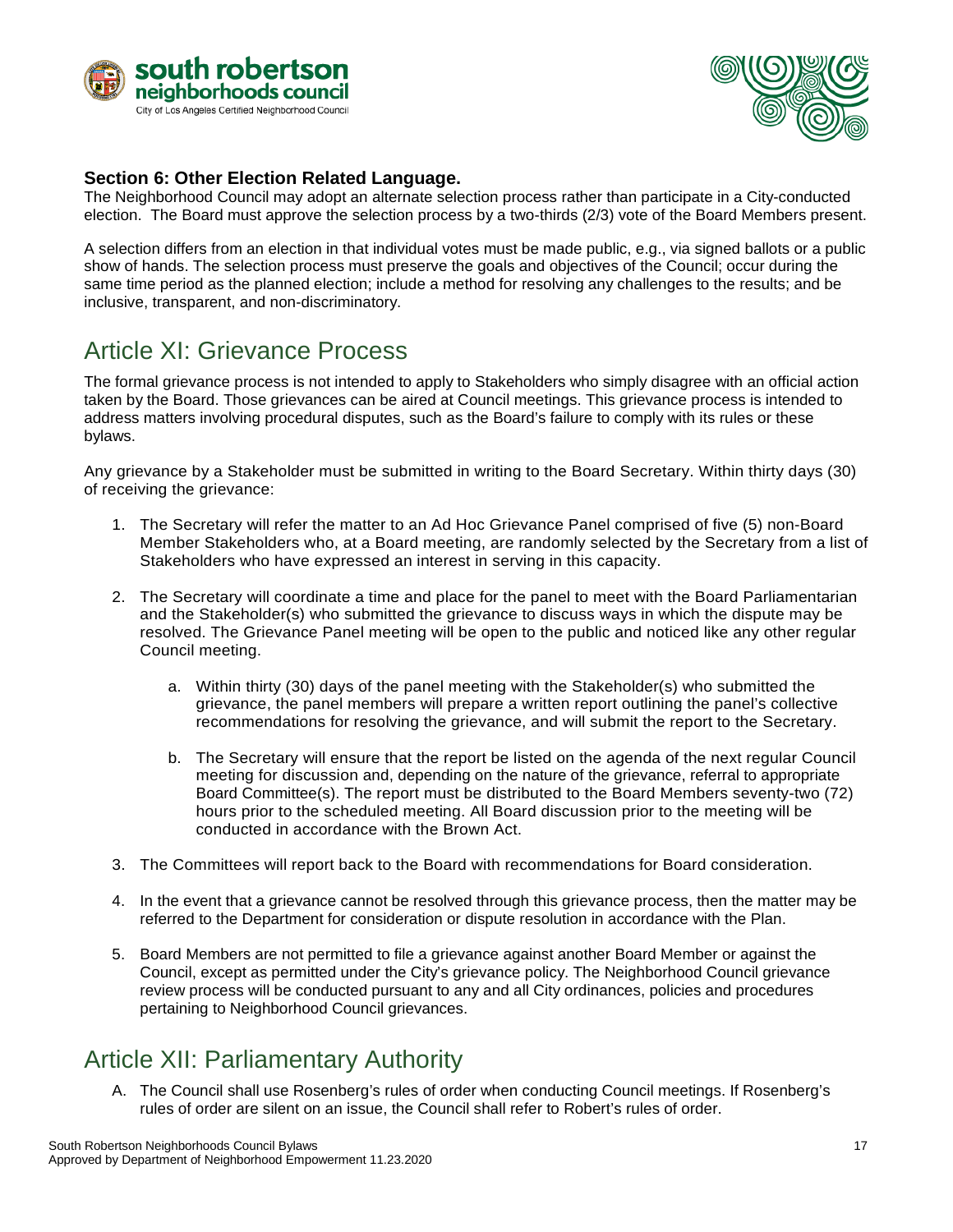



- B. Additional rules and/or policies and procedures regarding the conduct of the Board and/or Council meetings may be developed and adopted by the Board. Standing rules shall be made publicly available on the Council's website.
- C. In the role of Parliamentarian, the Vice President serves as the consulting expert in rules of order and the proper procedures for the conduct of meetings. In the absence of the Vice President, or when the Vice President is conducting the meeting, the Parliamentarian role shall fall in succession to the Treasurer, Secretary, Corresponding Secretary. When only one Executive Board Member is present, the Board Members in attendance shall vote to appoint a Parliamentarian for that portion of the meeting.

### <span id="page-17-0"></span>Article XIII: Amendments

- A. Any Board Member or Stakeholder may propose an amendment to these Bylaws. The Board shall forward all proposals to a Bylaws Committee to review and to provide recommendations to the Board.
- B. Any proposal to amend the Bylaws shall be formalized in writing and noticed on the agenda for public discussion and Board vote at the next regular Council meeting.
- C. An amendment to these bylaws requires a two-thirds (2/3) vote of the Board Members present at a duly noticed general or special meeting. All changes shall then be forwarded to the Department for review and approval.
- D. Amendments shall not be valid, final or effective until approved by the Department. Once approved, any changes in the Bylaws shall become effective immediately.

### <span id="page-17-1"></span>Article XIV: Compliance

The Council, its representatives, and all Board Members shall comply with these Bylaws and with any additional Standing Rules or Procedures as may be adopted by the Board as well as all local, county, state and federal laws, including, without limitation, the Plan, the City Code of Conduct, the City Governmental Ethics Ordinance (*Los Angeles Municipal Code Section 49.5.1*), the Brown Act (*California Government Code Section 54950.5 et seq*.), the Public Records Act, the American Disabilities Act, and all laws and governmental policies pertaining to Conflicts of Interest.

#### <span id="page-17-2"></span>**Section 1: Code of Civility.**

The Council, its representatives, and all Board Members shall conduct all Council business in a civil, professional and respectful manner.

- A. Board Members are required to abide by the Council's Code of Civility, as included in the standing rules. Board Members will abide by the Commission's Neighborhood Council Board Member Code of Conduct Policy.
- B. Any individual who is disruptive at an official Council function may be removed pursuant to the Brown Act.

#### <span id="page-17-3"></span>**Section 2: Training.**

All Board Members shall take training in the fundamentals of Neighborhood Council, including, but not limited to, ethics, and funding trainings provided by the City within forty-five (45) days of being seated, or they will lose their Council voting rights. Ethics and Funding trainings are required for voting on land-use related matters. All Board Members must take ethics and funding prior to making motions and voting on funding related matters.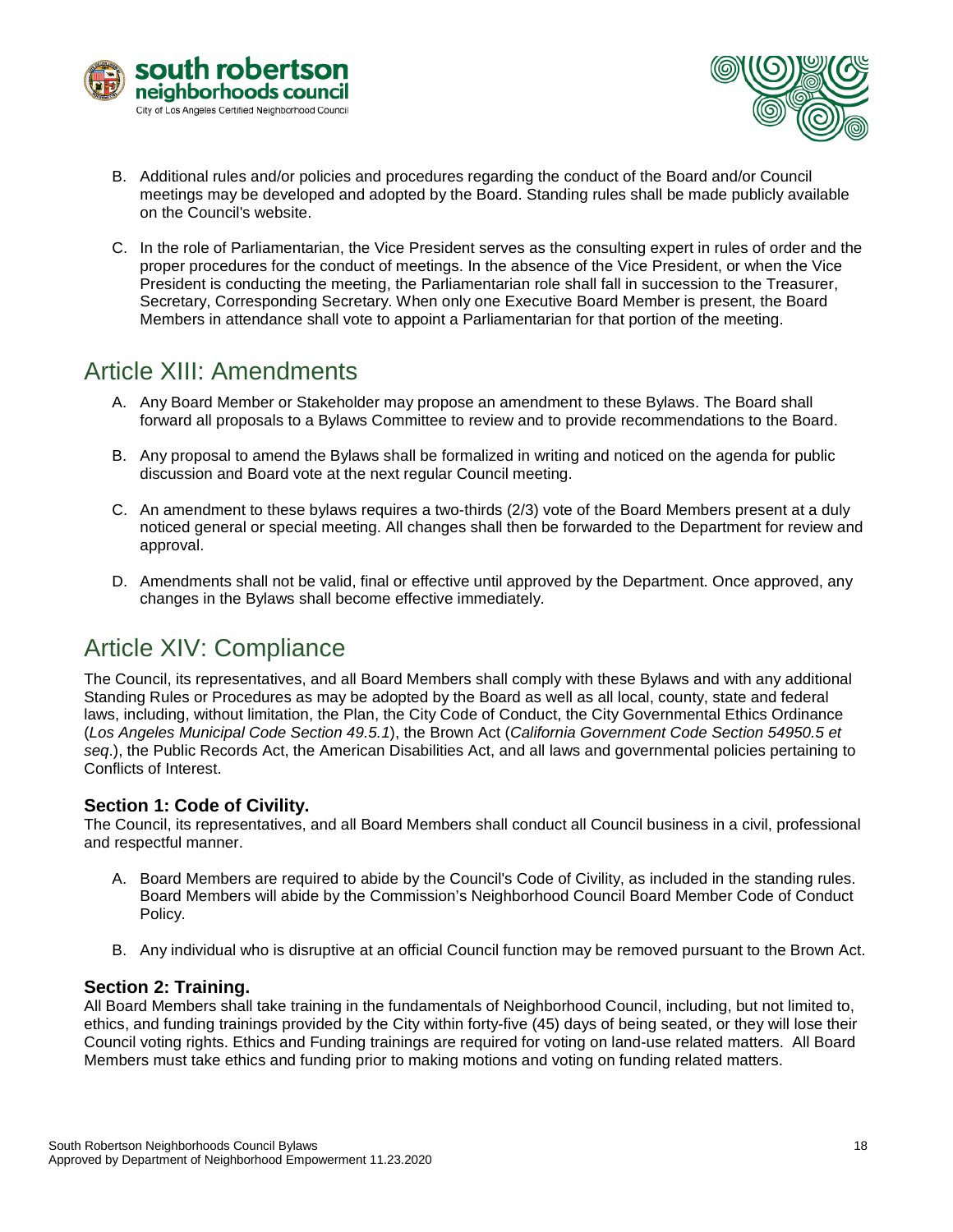



#### <span id="page-18-0"></span>**Section 3: Self-Assessment.**

Every year, the Council shall conduct a self-assessment pursuant to Article VI, Section 1 of the Plan.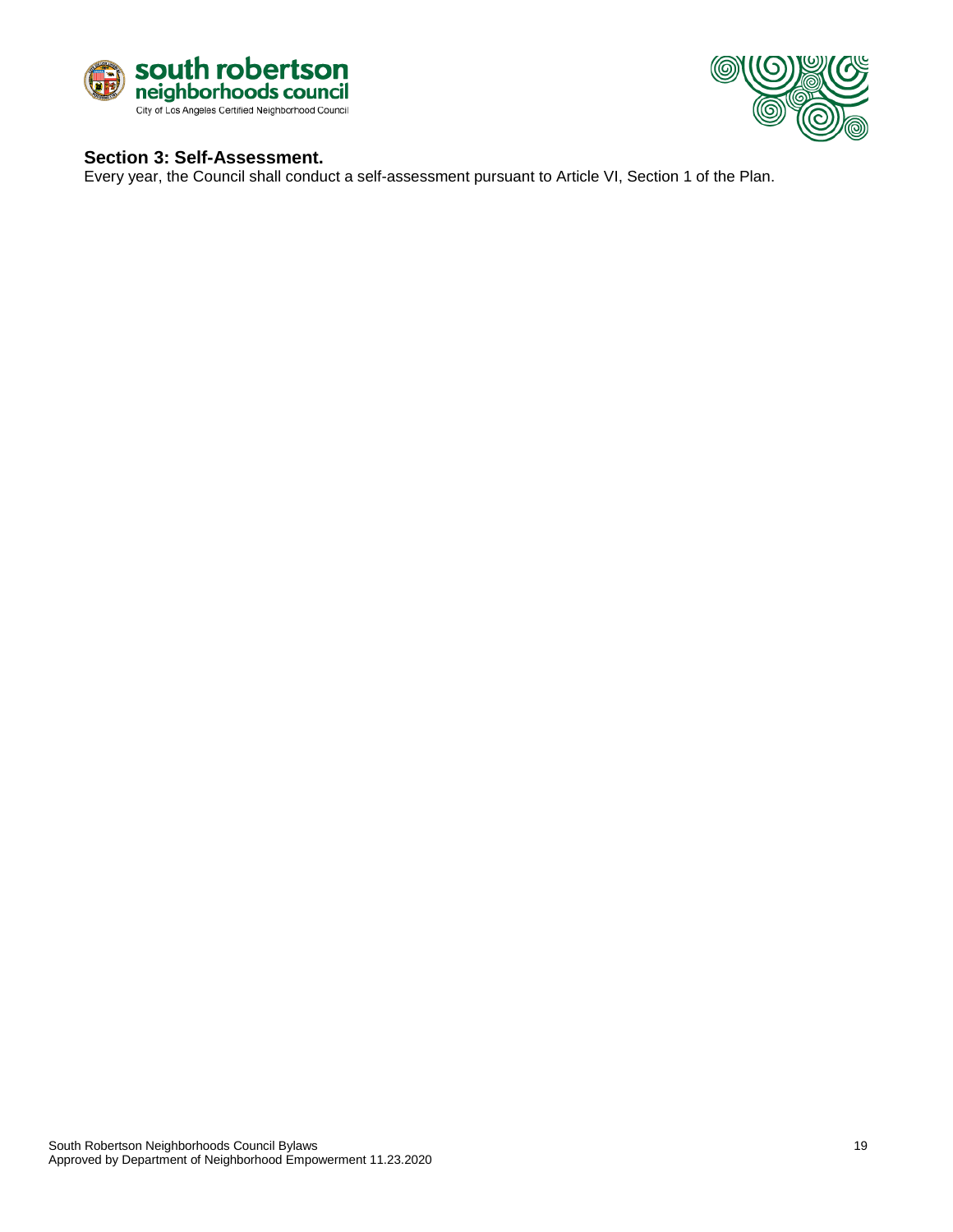



### <span id="page-19-0"></span>Attachment A: Map of South Robertson Neighborhoods Council

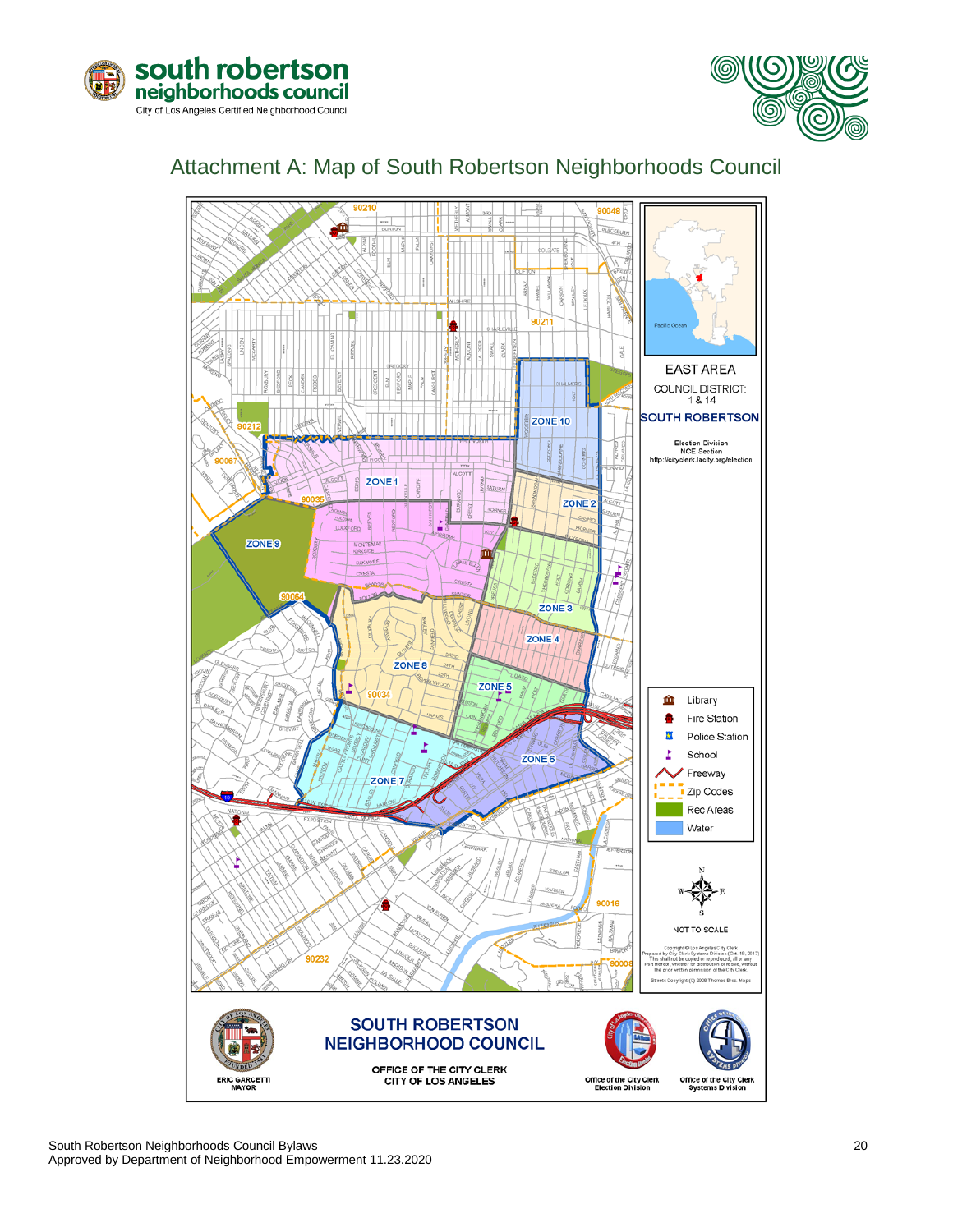



# Attachment B: Governing Board Structure and Voting

### **South Robertson Neighborhood Council – 25 Seats**

<span id="page-20-0"></span>

| <b>BOARD POSITION</b>                              | # OF<br><b>SEATS</b> | <b>ELECTED OR</b><br>APPOINTED? | <b>ELIGIBILITY TO RUN FOR</b><br><b>THE SEAT</b>                                                                                    | <b>ELIGIBILITY TO VOTE FOR</b><br><b>THE SEAT</b>                                                                                      |
|----------------------------------------------------|----------------------|---------------------------------|-------------------------------------------------------------------------------------------------------------------------------------|----------------------------------------------------------------------------------------------------------------------------------------|
| Resident Zone 1<br>Representative<br>Term: 4 Years | 1                    | Elected                         | Stakeholder who is at least 18<br>years of age at the time of the<br>election who lives within Zone 1 of<br>the Council boundaries. | Any Stakeholder who is at least 16<br>years of age at the time of the<br>election,<br>excluding<br>community<br>interest Stakeholders. |
| Resident Zone 2<br>Representative<br>Term: 4 Years | 1                    | Elected                         | Stakeholder who is at least 18<br>years of age at the time of the<br>election who lives within Zone 2 of<br>the Council boundaries. | Any Stakeholder who is at least 16<br>years of age at the time of the<br>election,<br>excluding<br>community<br>interest Stakeholders. |
| Resident Zone 3<br>Representative<br>Term: 4 Years | $\mathbf{1}$         | Elected                         | Stakeholder who is at least 18<br>years of age at the time of the<br>election who lives within Zone 3 of<br>the Council boundaries. | Any Stakeholder who is at least 16<br>years of age at the time of the<br>election,<br>excluding<br>community<br>interest Stakeholders. |
| Resident Zone 4<br>Representative<br>Term: 4 Years | 1                    | Elected                         | Stakeholder who is at least 18<br>years of age at the time of the<br>election who lives within Zone 4 of<br>the Council boundaries. | Any Stakeholder who is at least 16<br>years of age at the time of the<br>election,<br>excluding<br>community<br>interest Stakeholders. |
| Resident Zone 5<br>Representative<br>Term: 4 Years | 1                    | Elected                         | Stakeholder who is at least 18<br>years of age at the time of the<br>election who lives within Zone 5 of<br>the Council boundaries. | Any Stakeholder who is at least 16<br>years of age at the time of the<br>election,<br>excluding<br>community<br>interest Stakeholders. |
| Resident Zone 6<br>Representative<br>Term: 4 Years | 1                    | Elected                         | Stakeholder who is at least 18<br>years of age at the time of the<br>election who lives within Zone 6 of<br>the Council boundaries. | Any Stakeholder who is at least 16<br>years of age at the time of the<br>election,<br>excluding<br>community<br>interest Stakeholders. |
| Resident Zone 7<br>Representative<br>Term: 4 Years | $\mathbf{1}$         | Elected                         | Stakeholder who is at least 18<br>years of age at the time of the<br>election who lives within Zone 7 of<br>the Council boundaries. | Any Stakeholder who is at least 16<br>years of age at the time of the<br>election,<br>excluding<br>community<br>interest Stakeholders. |
| Resident Zone 8<br>Representative<br>Term: 4 Years | 1                    | Elected                         | Stakeholder who is at least 18<br>years of age at the time of the<br>election who lives within Zone 8 of<br>the Council boundaries. | Any Stakeholder who is at least 16<br>years of age at the time of the<br>election,<br>excluding<br>community<br>interest Stakeholders. |
| Resident Zone 9<br>Representative<br>Term: 4 Years | 1                    | Elected                         | Stakeholder who is at least 18<br>years of age at the time of the<br>election who lives within Zone 9 of<br>the Council boundaries. | Any Stakeholder who is at least 16<br>years of age at the time of the<br>excluding<br>election,<br>community<br>interest Stakeholders. |